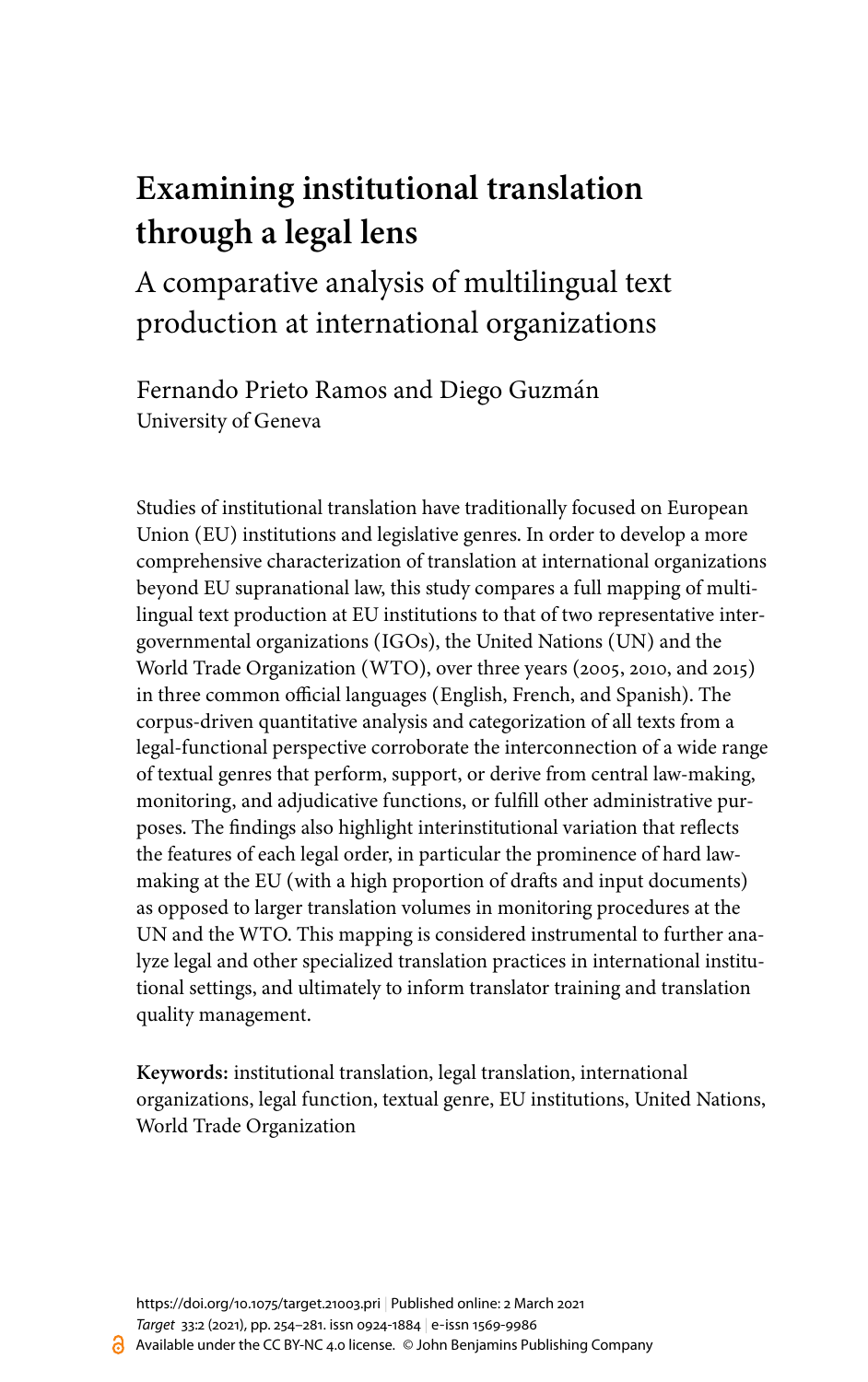#### **1. Introduction**

Approaches to institutional translation have become increasingly prominent and fruitful within Legal Translation Studies, in particular through the application of corpus methods (e.g., [Biel 2018](#page-17-0); [Pontrandolfo 2019;](#page-18-0) [Prieto Ramos 2019b\)](#page-18-1). As is the case for studies of legal translation more broadly, these corpus-based or corpus-driven studies of institutional translation have traditionally concentrated on legislative genres and are only gradually devoting increased attention to other genres, such as judgments (e.g., [McAuliffe and Trklja's \[2018\]](#page-18-2) and [Trklja](#page-19-0) [and McAuliffe's \[2018\]](#page-19-0) work on the project "Law and Language at the European Court of Justice" and its EUCLCORP corpus) and parliamentary speeches (e.g., [Bernardini, Ferraresi, and Miličević's \[2016\]](#page-17-1) and [Calzada-Pérez's \[2018\]](#page-17-2) analysis of the interconnected ECPC, EPIC, and EPTIC corpora). The predominant focus on EU institutional settings has been highlighted by the recent proliferation of studies that compare features of EU translated genres with their closest corresponding national legal genres (e.g., [Mori's \[2018\]](#page-18-3) paper about the Eurolect Observatory project on EU legislation in various languages; [Biel, Koźbiał, and](#page-17-3) [Wasilewska's \[2019\]](#page-17-3) work on the robust expansion of the Polish strand of the project; and [Pontrandolfo's \[2020\]](#page-18-4) investigation of phraseological patterns in EU and Spanish national judgments).

In contrast, despite the improved accessibility of institutional corpora, translation at IGOs remains underresearched. Initiatives such as the creation of the UN Parallel Corpus (Ziemski, [Junczys-Dowmunt, and Pouliquen 2016\)](#page-19-1), largely driven by the development of machine translation tools, may facilitate research in the field. Likewise, the compilation of a corpus of preferential trade agreements (notified by Member States of the WTO) for the analysis of treaty variations [\(Alschner, Seiermann, and Skougarevskiy 2017\)](#page-17-4), albeit not oriented to translation research, illustrates the common interest in mapping institutional texts with a view to exploring features of international law and language.

Against this backdrop, it is difficult to generalize assertions on translation at international organizations beyond the evidence obtained for specific genres, institutions, or aspects. A more comprehensive description of this field of translation practice requires, above all, a full mapping of institutional text production as the most tangible expression of global governance (e.g., [Davies and Woodward](#page-17-5) [2014](#page-17-5); [Koskinen 2014](#page-17-6); [Prieto Ramos 2014\)](#page-18-5). This is precisely the first goal of the LETRINT project:<sup>1</sup> To define the scope of legal translation within the confines

**<sup>1.</sup>** The project "Legal Translation in International Institutional Settings: Scope, Strategies and Quality Markers" is led by the first author and supported by the Swiss National Science Foundation through a Consolidator Grant (157797).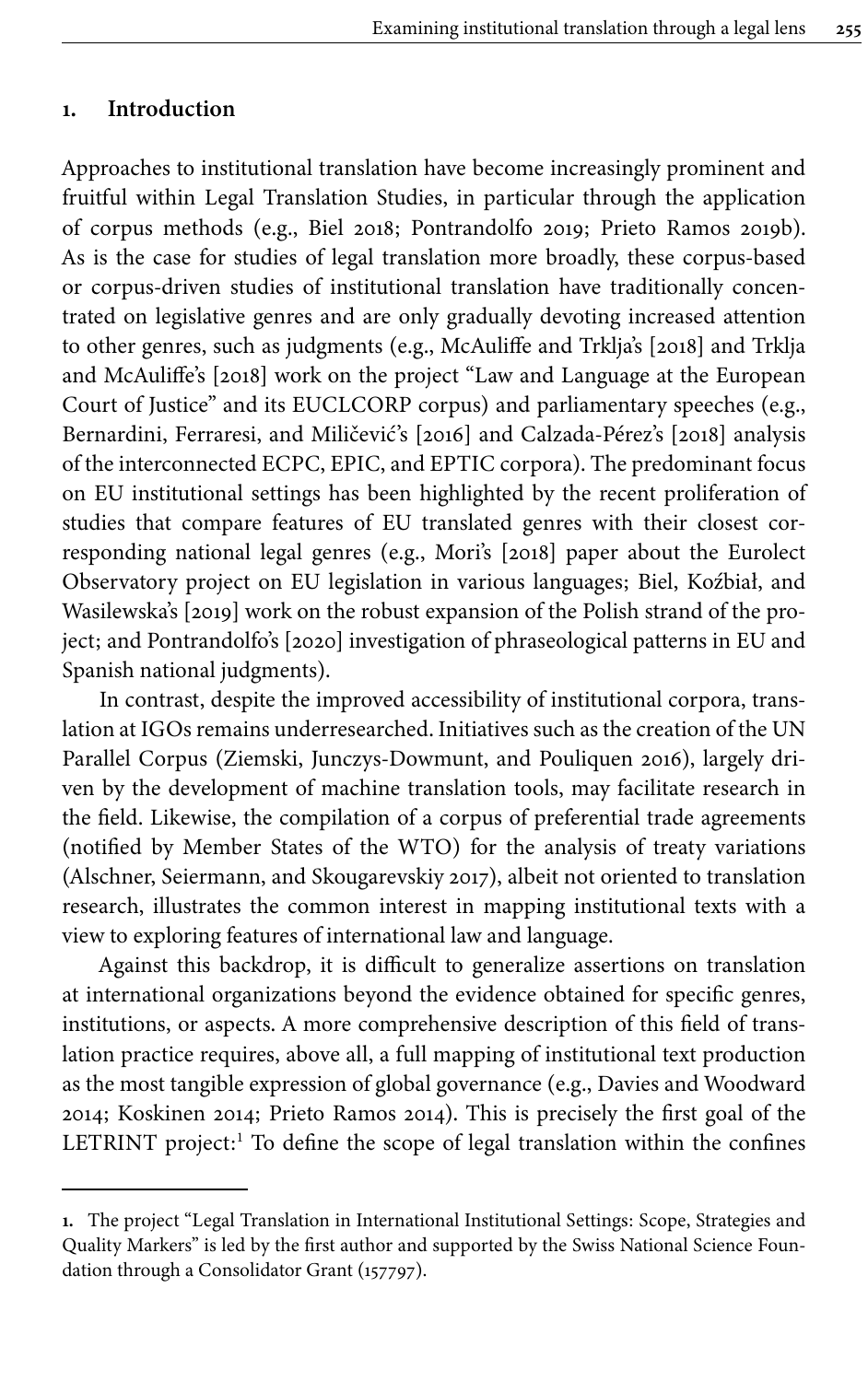of institutional translation in three representative settings – namely the four main EU institutions (the Commission [EC], the Parliament [EP], the Council [EUCO], and the Court of Justice [CJEU]), the UN and its International Court of Justice (ICJ), and the WTO – by situating all text production within a legalfunctional perspective. The quantitative results of this mapping are presented in this article. After briefly outlining the corpus-driven methodological approach [\(Section](#page-2-0) 2), our findings shed light on the central question of what constitutes institutional translation in the three settings examined [\(Section](#page-4-0) 3), and provide an overview of text production and the nature of translated texts (legal functions, document status, and textual genres).

## <span id="page-2-0"></span>**2. Data and methodology**

In order to survey translation work in the three selected settings, several sets of monolingual comparable corpora were first compiled from institutional repositories. These included all publicly accessible texts $^2$  in the three common languages of the relevant institutions (English, French, and Spanish, with the exception of the latter at the ICJ) for three specific years spanning a decade (2005, 2010, and 2015). The repositories include: EUR-Lex, the CJEU's website, the EUCO Document Register, the EP Public Register of Documents, the Register of Commission Documents, WTO Documents Online, and the UN's Official Document System (ODS) (for more details on the corpus's design and processing, see [Prieto](#page-18-6) [Ramos, Cerutti, and Guzmán \[2019\]\)](#page-18-6). The resulting corpus, called LINST, comprises more than 1.7 billion tokens and provides a comprehensive overview of the total text production and frequency of use of each official language in each setting (see [Section](#page-4-1) 3.1). In a sequential approach to the corpus design, the LINST corpus was then refined to build the LETRINT 0 corpus by selecting all texts originally drafted in English and translated into French and Spanish. The only exceptions to this translation directionality in the corpus are texts from the CJEU (where French is the procedural language, and thus the main source language) and the ICJ (from which only English–French translations were considered). The figures for the LETRINT 0 corpus, which totals approximately 1.18 billion tokens, were double-checked against the translation statistics provided by the various

**<sup>2.</sup>** Texts for internal use but which are not publicly accessible, such as certain working documents used in monitoring or judicial procedures, are seldom translated into all official languages and are not considered in the LETRINT project. According to institutional informants, the volume of translation generated by these texts is generally negligible.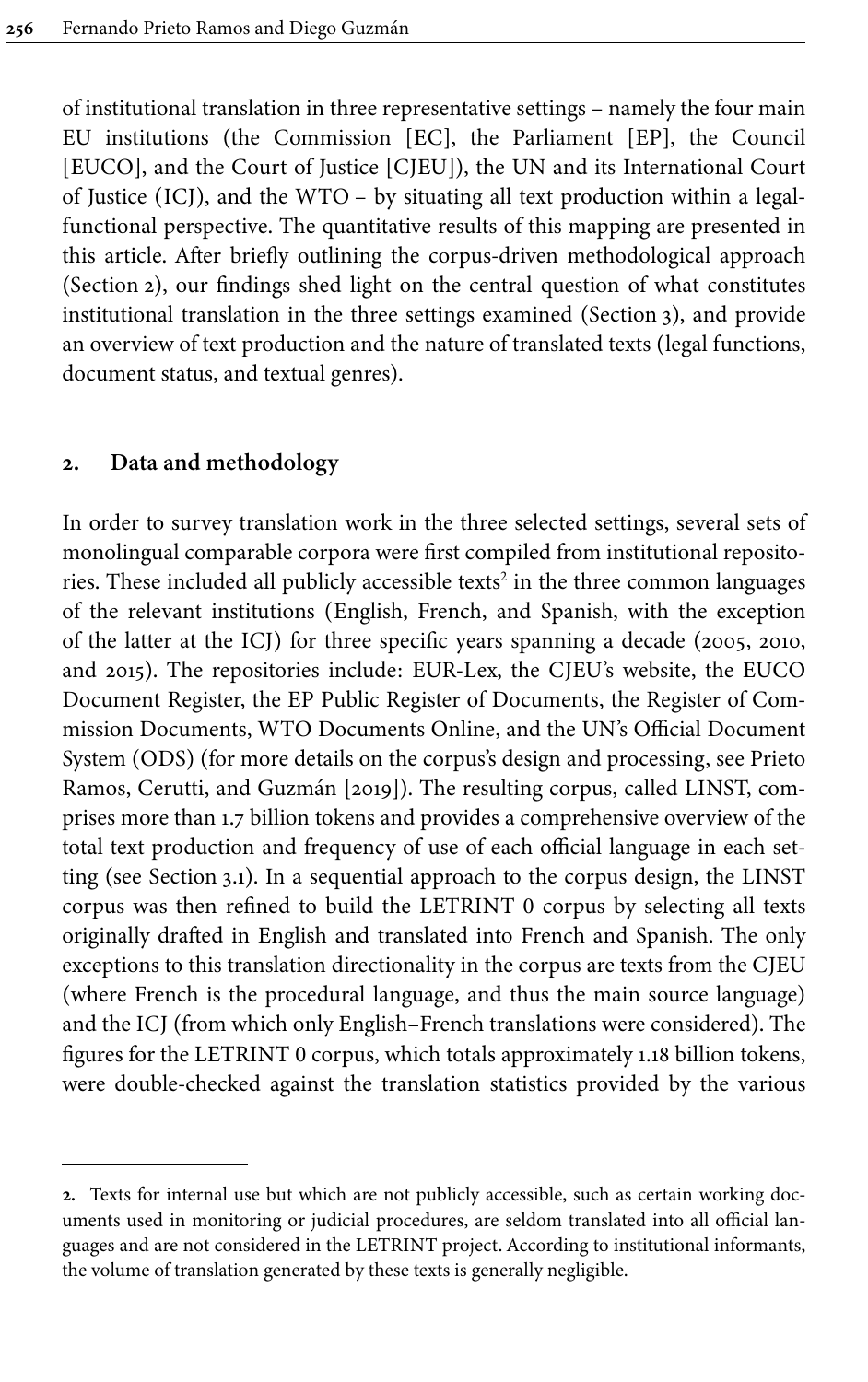institutions from which the texts were compiled, with a view to validating the overall coherence of the data.

Several validators manually verified more than 113 000 multilingual documents that complied with the compilation criteria, and added metadata not available in the LINST corpus, such as institutional document symbol (used by each institution to easily identify each text) and status ('draft', 'first final version', 'corrigendum' and 'revision') (see [Section](#page-10-0) 3.3). The most challenging and timeconsuming process was the categorization of all texts into genres according to the three main legal functions identified through a prior contextualization of multilingual texts in their legal procedural framework: Law- and policy-making, monitoring, and adjudication [\(Prieto Ramos 2014](#page-18-5), [2017,](#page-18-7) [2019a\)](#page-18-8). The cyclical process of categorization, in which the internal structure of textual categories was continuously refined as the corpus analysis provided more insights, with the texts being classified accordingly, was essential to (1) define subcategories within each main legal functional category, (2) elicit the instrumental role of a fourth category of administrative or internal management functions that support the other main legal functions, and (3) establish a distinction between key and secondary texts with respect to these legal functions (see the categorization matrix in [Table](#page-3-0) 1, as well as [Sections](#page-6-0) 3.2 and [3.4](#page-13-0)). Whereas key genres typically perform such functions (e.g., treaties or regulations within law-making), secondary genres contribute to the production of key genres or derive from these (e.g., working papers, minutes, or press releases).

| <b>Main functions</b> |                                           |     |                                         |          | Genres           |
|-----------------------|-------------------------------------------|-----|-----------------------------------------|----------|------------------|
|                       | Law- and policy-                          | 1.1 | Hard law                                |          |                  |
| 1.                    | making                                    | 1.2 | Soft law and other policy formulation   |          |                  |
| 2.                    | 2.1<br>2.2<br>Monitoring<br>2.3           |     | Mandatory compliance monitoring         |          |                  |
|                       |                                           |     | Pre-accession monitoring                | a.<br>b. | Key<br>Secondary |
|                       |                                           |     | Other monitoring and implementation     |          |                  |
|                       |                                           |     | matters                                 |          |                  |
| 3.                    | Adjudication                              |     |                                         |          |                  |
|                       |                                           |     | Human resources, finance and            |          |                  |
| 4.                    | Administrative<br>4.1<br>functions<br>4.2 |     | procurement                             |          |                  |
|                       |                                           |     | Other coordination and internal matters |          |                  |

<span id="page-3-0"></span>**Table 1.** LETRINT 0's text categorization matrix (adapted from [Prieto Ramos 2019a](#page-18-8), 40)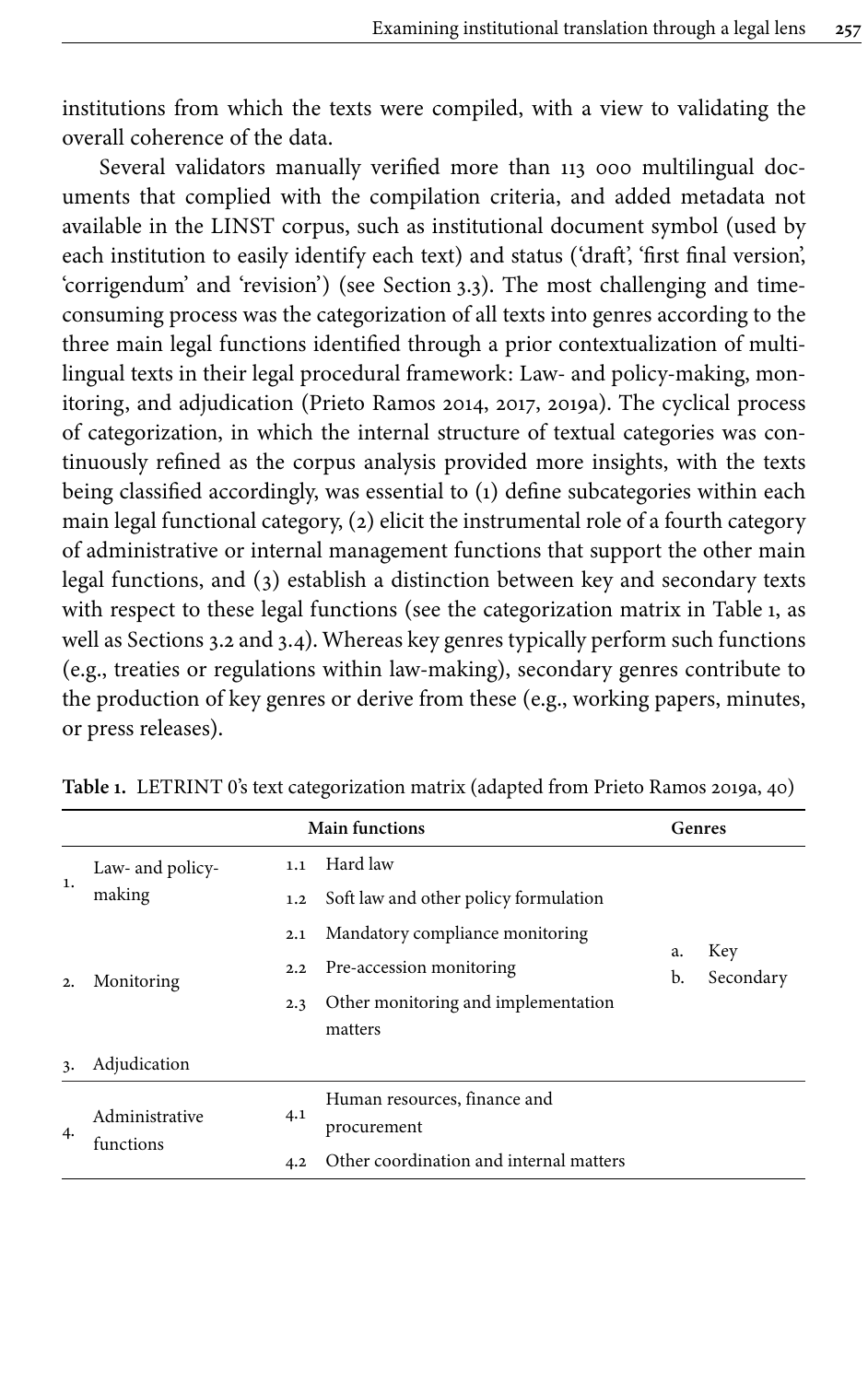#### <span id="page-4-0"></span>**3. Findings**

### <span id="page-4-1"></span>**3.1** Overview of text production

The first full textual mapping that gave rise to the LINST corpus shows that, with 379 980 texts, the EU setting is by far the most productive compared to the 80 806 texts compiled from the UN (and the ICJ) and 52 854 texts from the WTO. The prominence of the EU's legislative activity and the significant number of draft and preparatory documents used to this end certainly contribute to the high volume of the EU subcorpus, although the work of the CJEU also accounts for a large proportion of the volume (see [Section](#page-6-0) 3.2). Unlike the EU institutions, the UN and the WTO lack the supranational authority to adopt directly applicable legal acts. As IGOs, their work is more focused on promoting and monitoring Member States' compliance with international agreements adopted under their auspices or other non-binding initiatives and instruments (see [Section](#page-13-0) 3.4).

Since the LINST dataset includes non-translated texts, it also offers an indication of the standing of the three selected languages in terms of their frequency of use for text production, and more particularly, for procedural purposes that do not require the translation of documents into all the official languages. In other words, the first textual mapping provides a snapshot of language regimes as applied in the three settings of the study, and confirms the predominant use of English as a *lingua franca* in international organizations. Overall, texts compiled in English (either as monolingual documents or as versions of multilingual documents) account for 43.40% of the total number of texts, whereas French accounts for 29.66% and Spanish for 26.94%. These figures also imply that French and Spanish are predominantly target languages in translation (except in the CJEU and the ICJ). Approximately 5% of UN documents in French and 3% in Spanish in the LINST subcorpora are source texts. In the WTO subcorpus, 13.32% of documents were originally drafted in Spanish, whereas less than 2% have French as the original language.

However, the most marked difference between languages is found for the EU institutions, <sup>3</sup> particularly at the EUCO and the EP. The upward trend in the use of English is most pronounced for texts compiled from the EP Public Register, where the number of documents in English grew from 18 836 in 2005 to 43 215 in 2015, compared to 15 257 and 12 169, respectively, in French. This shows a trend in terms of language preference for committee work and internal communication at the EP after the 2004 and 2007 EU enlargements. In the case of the EUCO, according to

**<sup>3.</sup>** For the sake of brevity, unless otherwise specified, 'the EU' will hereinafter refer to the EU institutions selected for the project.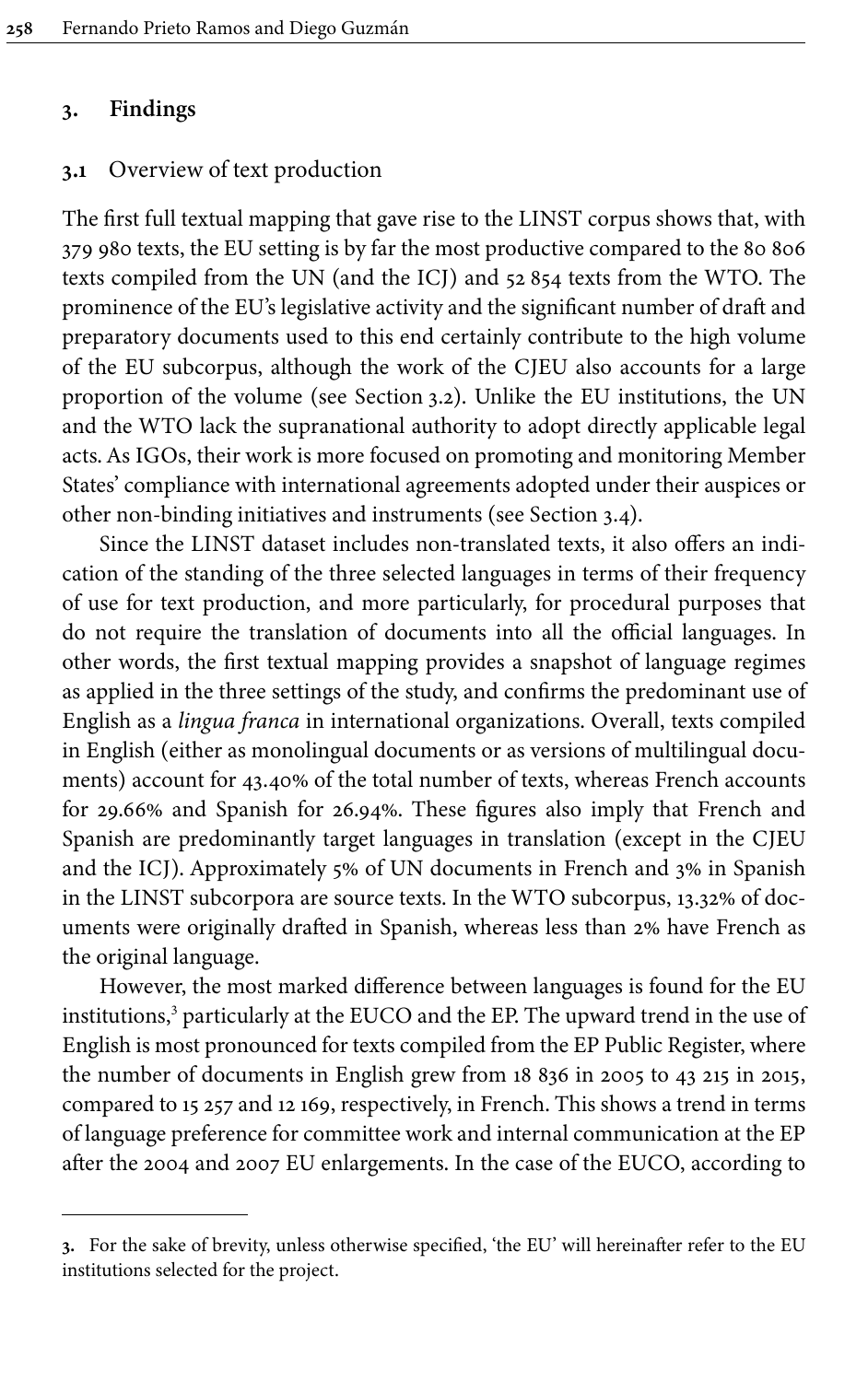the Language Service of its General Secretariat, up to 70% of the total pages produced for the EUCO are not translated "since, for practical purposes, most of the Working Parties work on the basis of a text drafted in a single language" ([General](#page-17-7) [Secretariat of the Council of the EU 2012](#page-17-7), 8). This language tends to be English, as also reflected in the LINST data from the EUCO Public Register, where 10 576 of the documents were produced in English in 2005 and 12 151 in 2015, while the number of documents in French decreased from 6379 to 4911 in the same period.

<span id="page-5-0"></span>

**Figure 1.** Distribution of the LINST and LETRINT 0 corpora components and proportion of monolingual documents excluded from LETRINT 0

As shown in [Figure](#page-5-0) 1, the selection of translated texts for the LETRINT 0 corpus entailed discarding a much higher proportion of texts available only in English in the EU institutions (more than 50% compared to roughly 40% at the UN and 25% at the WTO). It is also in this context that the most remarkable difference is found between English and the second most used language, French, in terms of the number of documents discarded. In the case of the UN, the far greater volume of French texts discarded compared to Spanish reflects the distinctive status of French, together with English, as a working language of the organization and an official language of the ICJ. In contrast, the difference in the number of documents in these two languages in the WTO is negligible, and very limited with regard to English, which bears out the more systematic application of the WTO trilingual regime. This also points to a clear pattern in which the coexistence of more official languages leads to more instances of restricted multilingualism in practice and the more frequent use of English as a *lingua franca* (for a more detailed analysis of language regimes and hierarchies at these institutions, see [Prieto Ramos \[2020b\]\)](#page-18-9).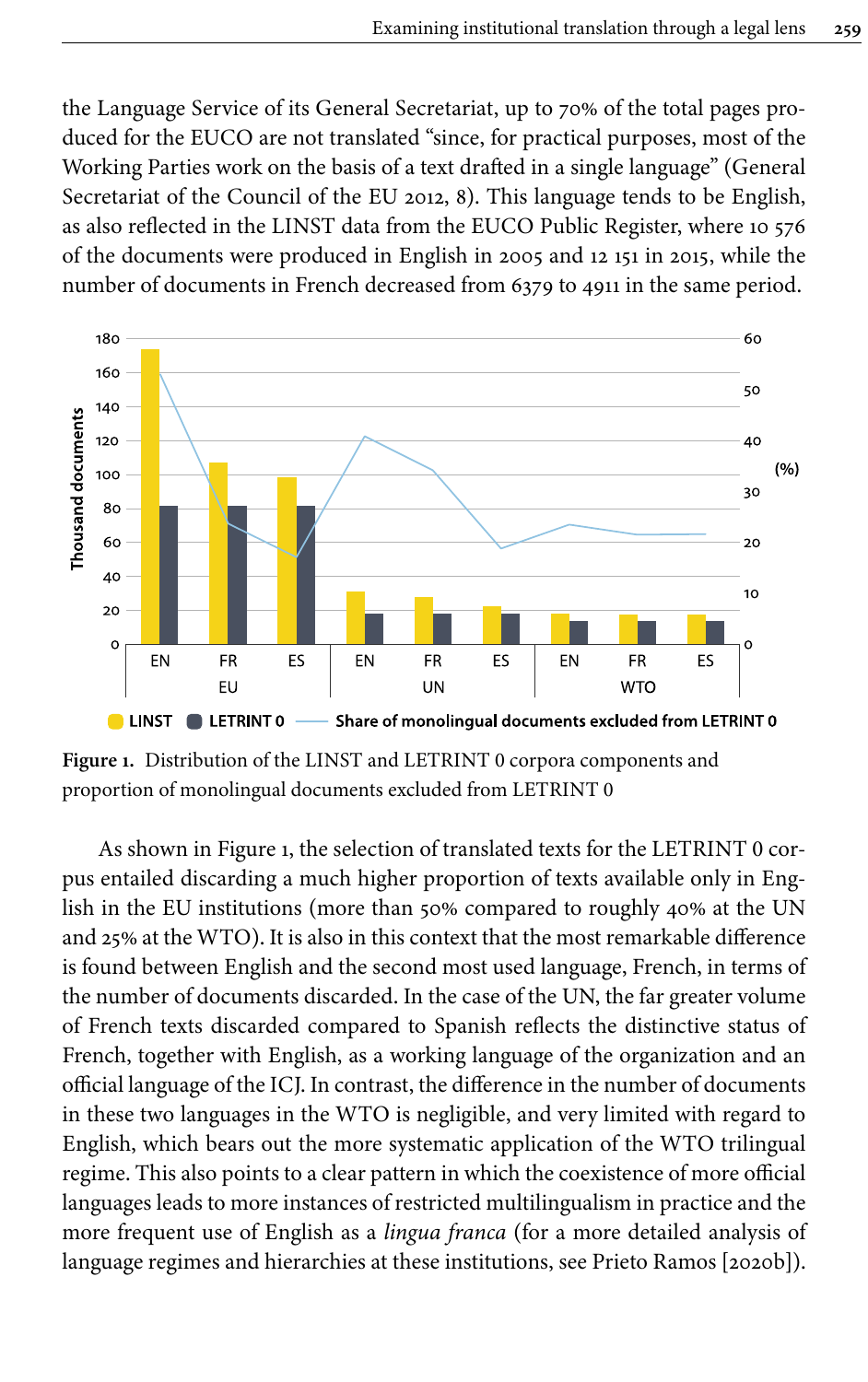## <span id="page-6-0"></span>**3.2** Distribution of text production per legal function

The results of the categorization of translated texts corroborate the legal dimension of institutional translation at international organizations, with significant variation between settings. Overall, 90.37% of the LETRINT 0 corpus (based on total number of words) falls within the three main legal functional categories presented in [Section](#page-2-0) 2, while 9.63% falls within the fourth category, administrative functions. Of the three main categories, documents translated as part of law- and policy-making procedures account for 50.16% of the dataset, followed by monitoring (37.37%) and adjudication (12.48%).

Interestingly, the distribution of key and secondary texts varies according to the legal function. The highest proportion of secondary texts is found in hard lawmaking, with an almost four times greater text volume (mostly input documents) than that of the legal instruments themselves. This is in line with the nature of the preparatory work required and made publicly available in law-making procedures. The distribution of key and secondary texts is similar in the case of soft law and other policy formulation at the UN (where input is also significant in the preparation of resolutions in particular) and the WTO (which is characterized by time-consuming consensus-building processes in the negotiation of multilateral agreements). The reverse trend is found in monitoring procedures, where there is a higher volume of performative key documents than preparatory or derived texts. This trend is more marked in the case of adjudicative procedures, where the group of accessible translated genres fulfilling secondary functions, mainly composed of instrumental or derived texts such as minutes, annual reports or press releases, represents a very small proportion compared to the volume of key genres (see [Section](#page-13-0) 3.4).

A closer comparison of the subcorpora (volume of translated texts based on the word count of final versions of source texts)<sup>4</sup> highlights the distinctive features of each institutional legal setting (see [Figure](#page-8-0) 2). The main difference between them is the prominence of law-making at the EU and of monitoring procedures at the IGOs. As a supranational legal order in its own right, the EU regulates a wide array of areas that affect the lives of its more than 500 million citizens. A total of 57.67% of the translation volume, including a significant proportion of secondary texts (see [Table](#page-7-0) 2), is produced in preparation for binding legal acts by the EC, the EUCO, and the EP in the so-called ordinary legislative procedure (codecision before the entry into force of the Lisbon Treaty on 1 December 2009). Non-binding law- and policy-making accounts for a more modest 12.91% of the

**<sup>4.</sup>** Drafts, corrigenda, and revisions are excluded from this comparison in order to focus on translation volumes of new texts (see [Section](#page-10-0) 3.3).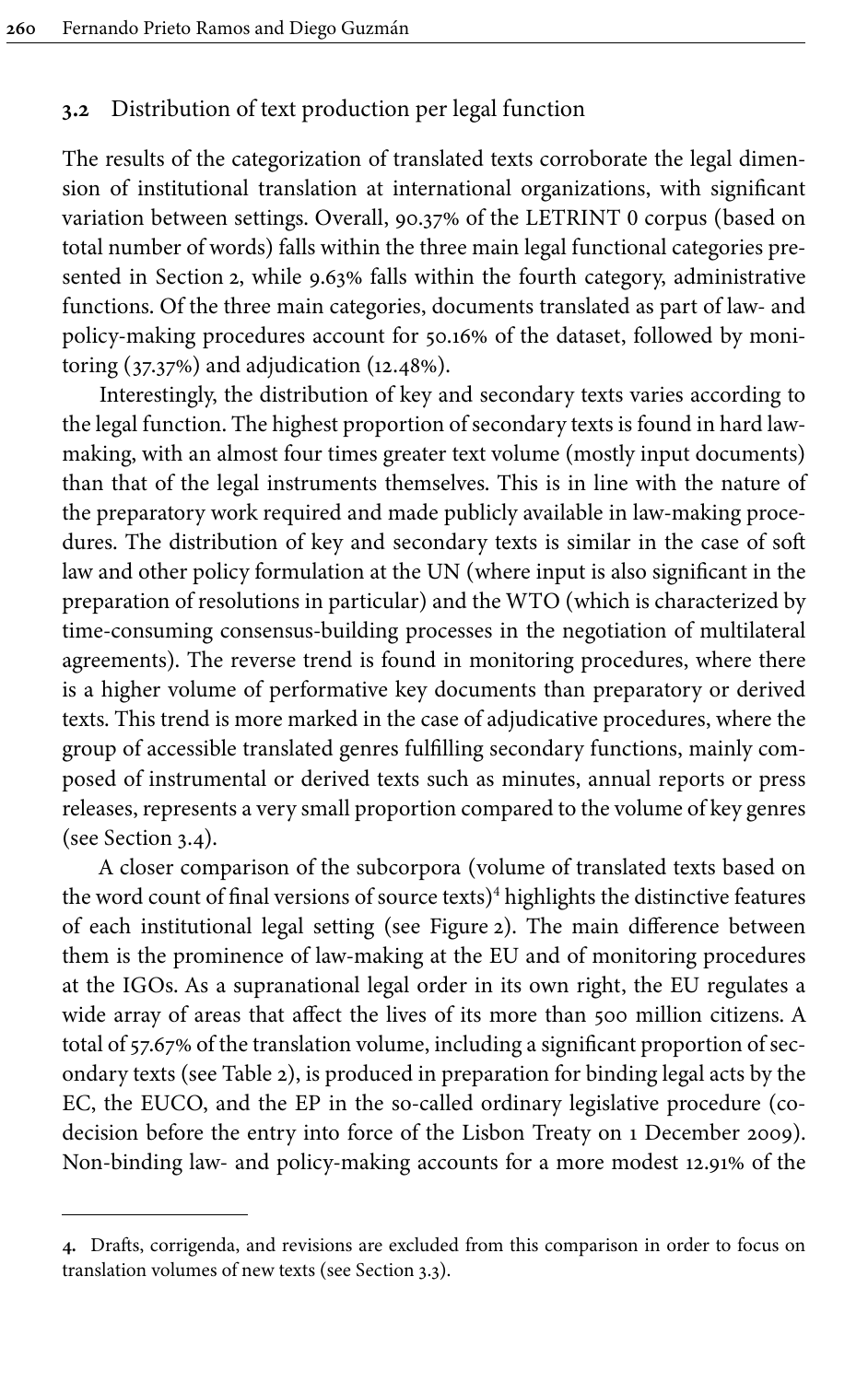| Main function                             | Genre          | EU               | <b>UN</b>        | <b>WTO</b>       | Overall          |
|-------------------------------------------|----------------|------------------|------------------|------------------|------------------|
|                                           | Key            | 19.59<br>(11.92) | 0.04<br>(0.05)   | 0.1<br>(0.28)    | 19.73<br>(6.96)  |
| 1.1 Hard law                              | Secondary      | 75.23<br>(45.76) | 0.48<br>(0.57)   | 1.91<br>(5.37)   | 77.62<br>(27.38) |
|                                           | Key            | 14.36<br>(8.73)  | 1.82<br>(2.18)   | 0.03<br>(0.08)   | 16.21<br>(5.72)  |
| 1.2 Soft law and other policy formulation | Secondary      | 6.86<br>(4.17)   | 7.53<br>(9.02)   | 0.52<br>(1.46)   | 14.91<br>(5.26)  |
|                                           | Key            | 4.50<br>(2.74)   | 17.15<br>(20.54) | 13.95<br>(39.24) | 35.6<br>(12.56)  |
| 2.1 Mandatory compliance monitoring       | Secondary      | 1.23<br>(0.75)   | 5.67<br>(6.79)   | 1.72<br>(4.84)   | 8.62<br>(3.04)   |
|                                           | Key            | 0.08<br>(0.05)   | N/A              | 1.78<br>(5.01)   | 1.86<br>(0.66)   |
| 2.2 Pre-accession monitoring              | Secondary      | 0.10<br>(0.06)   | N/A              | 0.72<br>(2.03)   | 0.82<br>(0.29)   |
| 2.3 Other monitoring and implementation   | Key            | 10.21<br>(6.21)  | 27.75<br>(33.24) | 3.94<br>(11.08)  | 41.9<br>(14.78)  |
| matters                                   | Secondary      | 5.16<br>(3.14)   | 0.64<br>(0.77)   | 1.11<br>(3.12)   | 6.91<br>(2.44)   |
|                                           | Key            | 20.78<br>(12.64) | 1.51<br>(1.81)   | 7.81<br>(21.97)  | 30.1<br>(10.62)  |
| 3. Adjudication                           | Secondary      | 0.39<br>(0.24)   | 0.72<br>(0.86)   | 0.75<br>(2.11)   | 1.86<br>(0.66)   |
|                                           | $\mathbf 1$    | 4.89<br>(2.97)   | 11.21<br>(13.43) | 0.44<br>(1.24)   | 16.54<br>(5.84)  |
| 4. Administrative functions               | $\overline{2}$ | 1.03<br>(0.63)   | 8.96<br>(10.73)  | 0.77<br>(2.17)   | 10.76<br>(3.80)  |
|                                           | Total          | 164.41           | 83.48            | 35.55            | 283.44           |

<span id="page-7-0"></span>**Table 2.** LETRINT 0 corpus distribution per legal category and organization (word counts of final versions of source texts in million words, with percentage of the total corpus indicated in brackets)

translation volume. This figure is similar to that obtained for this subcategory at the UN (11.20%) as the main one within law-making in that setting, compared to only 0.63% for binding instruments. This reflects the UN's more common reliance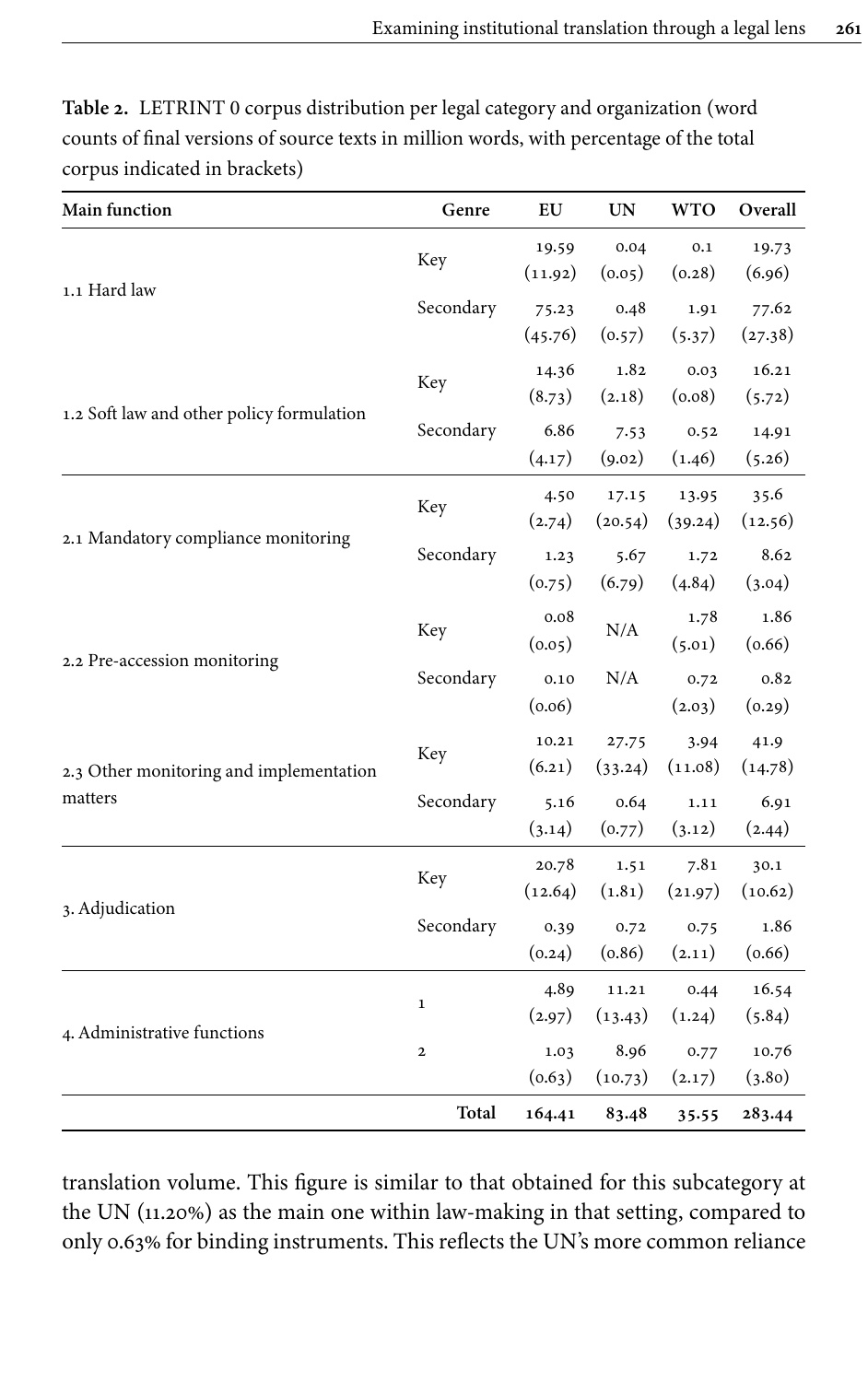on instruments of limited enforceability, especially resolutions (see [Section](#page-13-0) 3.4). At the WTO, the translation of binding instruments, including schedules of trade commitments, accounts for 5.68% of the subcorpus, as opposed to 1.54% for soft law and policy formulation. In both subcategories, the bulk of translation volumes is composed of preparatory texts issued in the framework of trade negotiations.

<span id="page-8-0"></span>

**Figure 2.** LETRINT 0 corpus distribution per setting and legal category (proportions based on word counts of source text final versions in million words, including key and secondary documents)

At the UN and the WTO, translation volumes for monitoring mechanisms stand out with 61.34% and 65.28% of the corresponding subcorpora, respectively, of which 27.34% and 44.07% originate in the surveillance of Member States' mandatory compliance with their international commitments. At the UN, a great proportion of these texts are produced by or for human rights treaty bodies, such as the Human Rights Committee, while at the WTO they are most often part of periodic Trade Policy Review (TPR) procedures. These figures are much higher compared to the 12.95% in the case of EU monitoring functions, including 3.49% in connection with mandatory compliance. This is certainly due to the fact that the role of the EC in monitoring the implementation of EU law, as the 'Guardian of the Treaties', is conducted through mechanisms that do not always involve public access to documents in all official languages, but rather bilateral contacts with Member States that may lead to infringement procedures<sup>5</sup> and, eventually, referrals to the CJEU. Other monitoring and implementation matters account

**<sup>5.</sup>** See [https://ec.europa.eu/info/law/law-making-process/applying-eu-law/infringement](https://ec.europa.eu/info/law/law-making-process/applying-eu-law/infringement-procedure_en)[procedure\\_en.](https://ec.europa.eu/info/law/law-making-process/applying-eu-law/infringement-procedure_en)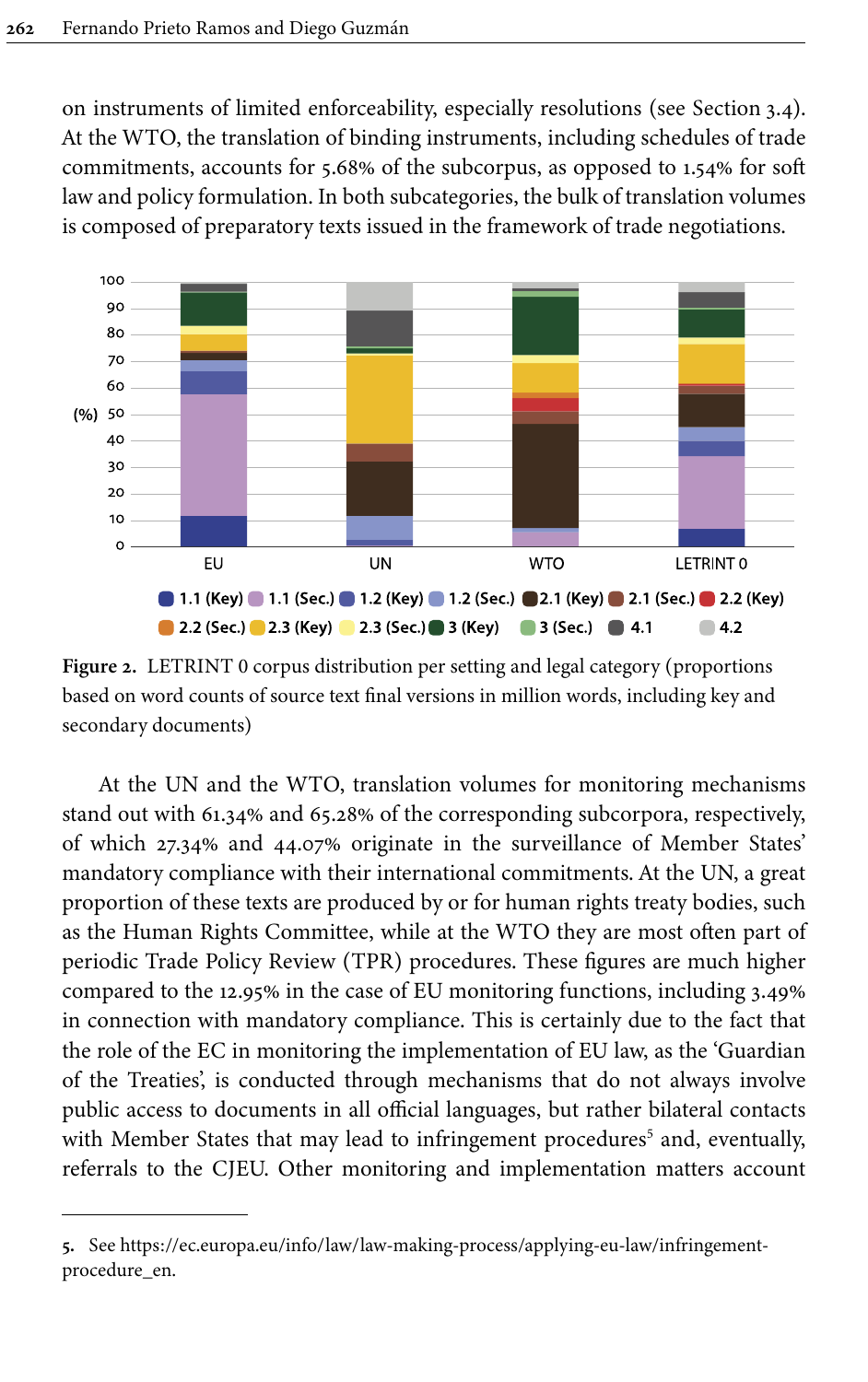for 9.35% of translation volume at the EU, compared to 14.20% at the WTO and 34.01% at the UN, where this share goes hand-in-hand with the important role of soft law in the same organization.

As regards pre-accession monitoring (Subcategory 2.2), its absence from translation data in the UN subcorpus has a twofold explanation. On the one hand, the two latest accessions to this organization (Montenegro and South Sudan) took place in years that are not covered by the LETRINT corpus (2006 and 2011, respectively). On the other hand, following the recommendation of the Security Council, the General Assembly grants UN membership to States without the need for extensive negotiations, as the UN "is open to all peace-loving States that accept the obligations contained in the United Nations Charter and, in the judgment of the Organization, are able to carry out these obligations" ([United](#page-19-2) [Nations 1945](#page-19-2), art. 4). This means that accession procedures do not generate significant translation volumes as in the case of the EU and the WTO, where these procedures often take several years. At the EU, where pre-accession monitoring accounted for 0.11% of the relevant subcorpus, candidate States must comply with EU standards and rules, and secure the consent of their citizens, EU institutions, and other Member States.<sup>6</sup> Several countries were negotiating their accession during the 2005–2015 period. Among them, Bulgaria and Romania joined the EU in 2007, and Croatia in 2013. Similarly, accession to the WTO involves the establishment of a working party through which negotiations lead "to the drafting of an accession package ('terms of accession/entry')". <sup>7</sup> These negotiations generate a considerable amount of translation in this organization, which accounts for 7.02% of the WTO subcorpus.

For their part, the volume of adjudication texts varies considerably between institutions, and reflects the prominence of this function and the dynamism of the relevant bodies in each setting. The most significant proportion is found at the WTO (24.09%), as a result of its successful dispute settlement system (e.g., [McRae 2010](#page-18-10)); although it is the CJEU that deals with the highest number of cases and produces the largest volume of translation in absolute terms. While the overall proportion of adjudicative texts at the EU is 12.88%, key texts of this functional category (totalling 20.78 million words) actually outnumber the translation volume of key texts in all other subcategories in the LETRINT 0 corpus, and in the case of the second largest subcategory of key texts, hard law (totalling 19.59 million words), this is by more than one million words. At the other extreme, the ICJ production, with a low number of cases, accounts for just 2.66% of translation volume in the UN setting. In this organization, it is administrative functions rather than

**<sup>6.</sup>** See [https://ec.europa.eu/neighbourhood-enlargement/policy/conditions-membership\\_en](https://ec.europa.eu/neighbourhood-enlargement/policy/conditions-membership_en).

**<sup>7.</sup>** See [https://www.wto.org/english/thewto\\_e/acc\\_e/acc\\_status\\_e.htm](https://www.wto.org/english/thewto_e/acc_e/acc_status_e.htm).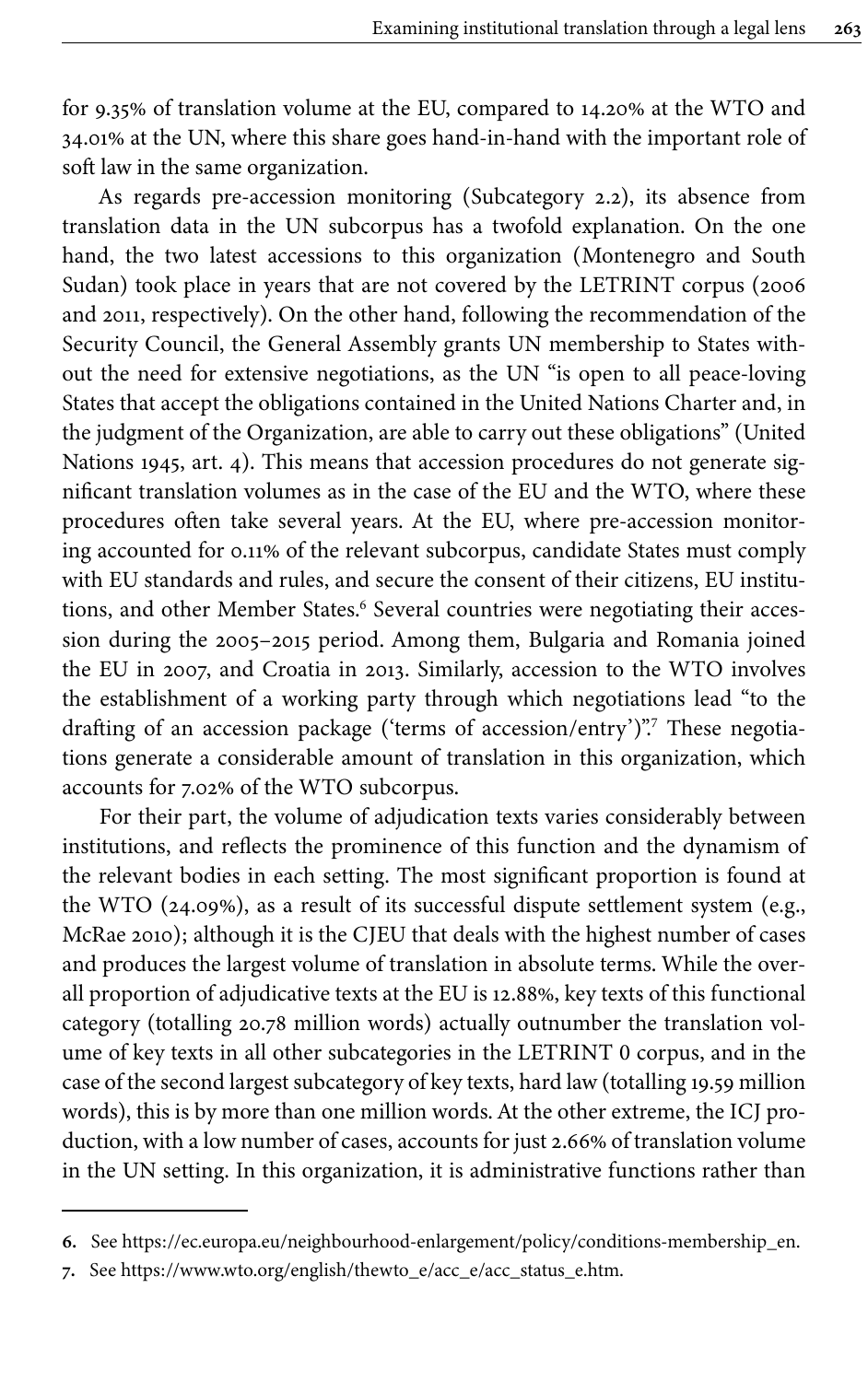adjudication that accounts for the second largest proportion of translated texts (24.16% of the subcorpus), much more than in the EU institutions (3.60%) and the WTO (3.41%). This may be due not only to the attention devoted to budgets and other internal matters through bodies such as the Office of Internal Oversight Services and the Advisory Committee on Administrative and Budgetary Questions, but also to the high number of miscellaneous follow-up questions derived from monitoring over the years (such as logistics, appointments, and other coordination matters).

## <span id="page-10-0"></span>**3.3** Document status

In order to complete the picture sketched in [Sections](#page-4-1) 3.1 and [3.2](#page-6-0), which focuses on the translation volume of new texts (i.e., the final versions of texts only), it is worth examining the volume of translated texts with other statuses in the production workflow. This may help to better understand multilingual text production practices in each setting. Four main statuses were identified as part of the metatada: 'draft', 'first final version', 'corrigendum', and 'revision'. Drafts are used to produce the first final versions of documents, whereas corrigenda and revisions draw on the first final versions of documents to introduce corrections or to update contents, respectively. Overall, first final versions account for 78.23% of the LETRINT 0 corpus (based on source text word count), followed by drafts (18.2%), revisions (3.41%), and corrigenda (0.16%).

| <b>Status</b>        | EU            | UN            | <b>WTO</b> |
|----------------------|---------------|---------------|------------|
| Revisions            | 5 3 2 7 1 0 8 | 1 146 200     | 5881662    |
|                      | (2.32)        | (1.31)        | (13.23)    |
| Corrigenda           | 457 472       | 64 722        | 63 558     |
|                      | (0.20)        | (0.07)        | (0.14)     |
| Drafts               | 59 578 277    | 3 4 2 0 3 8 7 | 2958685    |
|                      | (25.93)       | (3.88)        | (6.65)     |
| First final versions | 164 412 750   | 83 486 801    | 35 564 342 |
|                      | (71.55)       | (94.74)       | (79.98)    |
| Total                | 229 775 607   | 88 118 110    | 44 468 247 |

<span id="page-10-1"></span>**Table 3.** LETRINT 0 corpus volumes per setting and document status (source text word counts, with percentage of the total corpus indicated in brackets)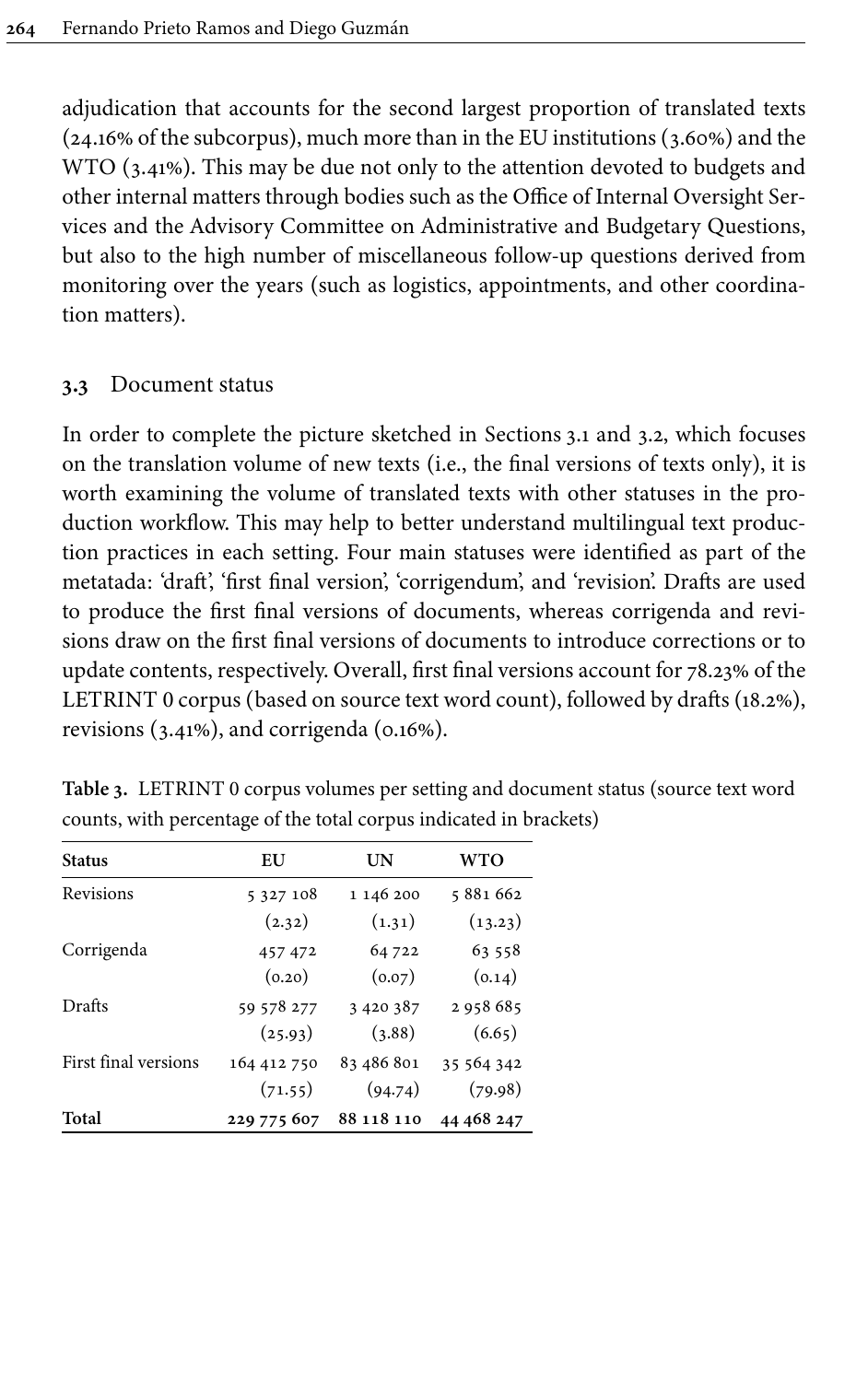<span id="page-11-0"></span>

**Figure 3.** LETRINT 0 corpus distribution per setting and document status (proportions based on source text word counts)

The most notable differences between settings (see [Figure](#page-11-0) 3 and [Table](#page-10-1) 3) are the high volume of publicly accessible drafts at the EU (25.93% versus 6.65% at the WTO), the large proportion of revisions at the WTO (13.23% versus 2.32% at the EU) and the comparatively low figures for these statuses at the UN, where drafts (3.88%), revisions (1.31%), and corrigenda (0.07%) represent less than 6% of the subcorpus. In contrast, first final versions account for just less than 80% at both the EU (71.55%) and the WTO (79.98%), compared to 94.74% at the UN. Although the share of corrigenda is very limited in the subcorpora, the proportion for the UN (64 722 words or 0.07%) is particularly low when compared with the corresponding proportion at the WTO (0.14%) and the higher figures at the EU (457 472 words or 0.2%). This points to differences in the frequency of corrigenda at the observed institutions (see [Bobek 2009;](#page-17-8) [Prieto Ramos 2020a](#page-18-11)).

An examination of document status per legal category provides more nuance on institutional singularities (see [Figures](#page-12-0) 4 to [6](#page-13-1)). In absolute terms, the amount of publicly accessible drafts in the EU's deliberative procedures for law-making (with a combined total of 47 million words and 28.32% of hard and soft law-making texts) is, by far, the most significant of all the subcorpora (see [Figure](#page-12-0) 4), although, in relative terms, drafts are even more prominent in EU accession negotiations (62.86% of Subcategory 2.2 in [Figure](#page-12-0) 4). On the contrary, as in the other settings, drafts are rarely accessible in the case of adjudication procedures (Subcategory 3), and documents other than final versions are the exception for this functional category. These trends align with the needs and dynamics of each function, and with the use and visibility of secondary texts in the same procedures (see [Section](#page-4-1) 3.1).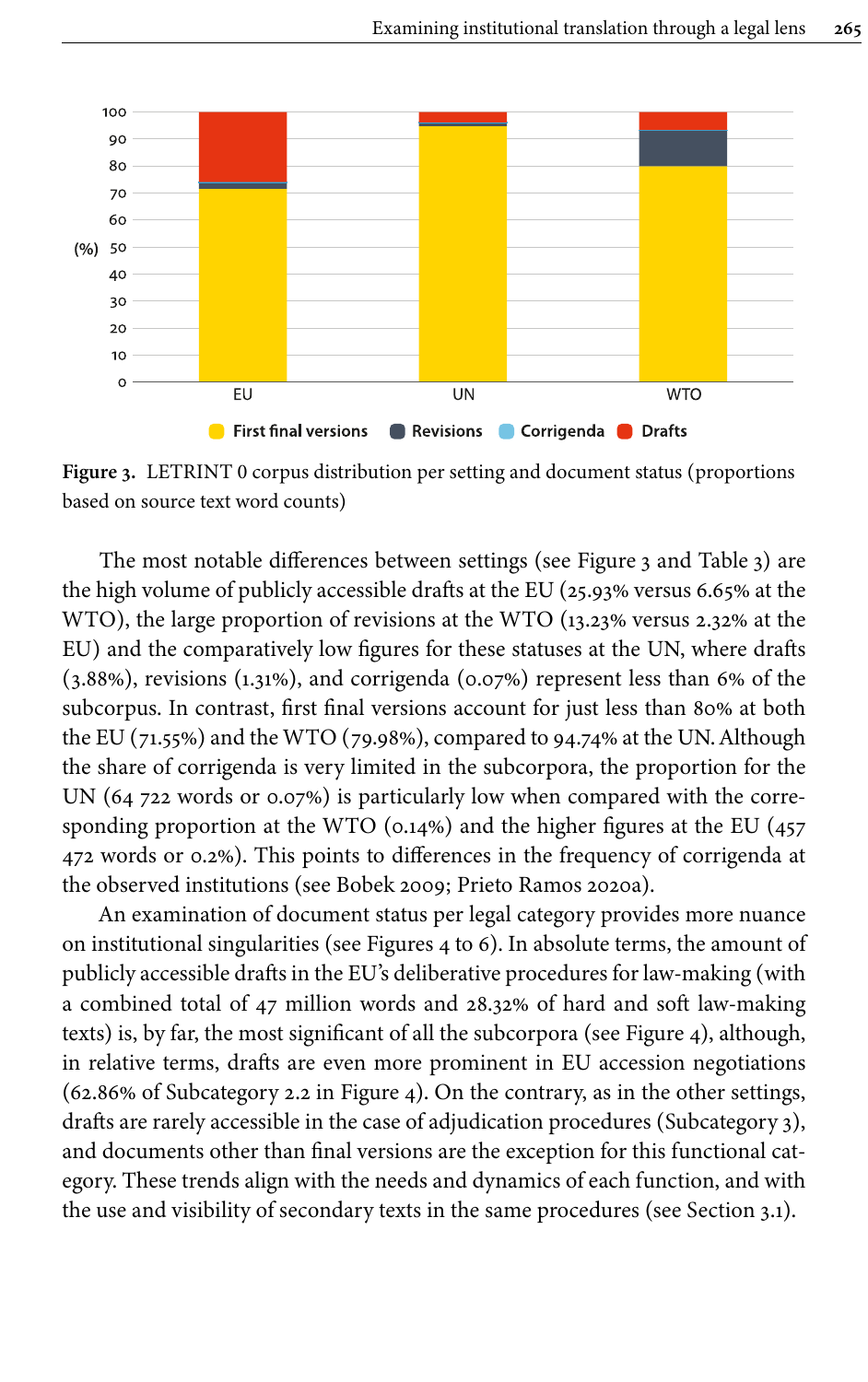<span id="page-12-0"></span>

**Figure 4.** EU subcorpus distribution per legal category and document status (source text word counts)

In the UN subcorpus (see [Figure](#page-12-1) 5), drafts are also more accessible in lawmaking procedures (23.42% and 10.52% of the word counts of Subcategories 1.1 and 1.2, respectively) than in other legal categories. Interestingly, draft papers in the framework of negotiations on binding instruments (65.48% of Subcategory 1.1 drafts) and resolutions (73.18% of Subcategory 1.2 drafts) are the most frequent among law-making textual genres (see also [Section](#page-13-0) 3.4).

<span id="page-12-1"></span>

**Figure 5.** UN subcorpus distribution per legal category and document status (source text word counts)

In the WTO subcorpus ([Figure](#page-13-1) 6), similar proportions are found in lawmaking (with a combined percentage of 8.53%), but it is pre-accession monitoring (Subcategory 2.2) that registers the largest proportion of drafts (43.16%). As mentioned above, nonetheless, the main peculiarity of the WTO's text production is the high amount of revisions. Unlike the EU and the UN, where this status rarely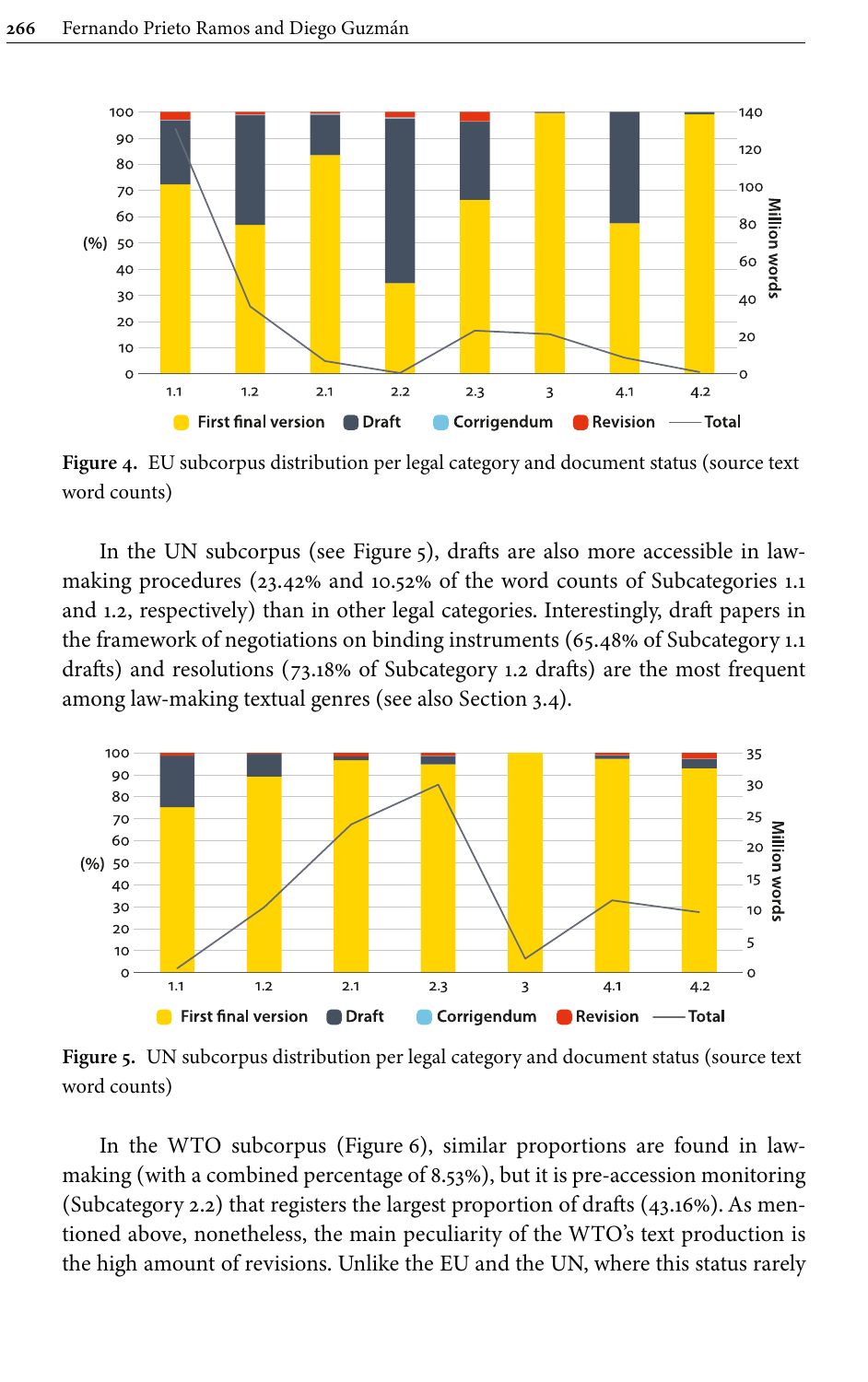<span id="page-13-1"></span>

**Figure 6.** WTO subcorpus distribution per legal category and document status (source text word counts)

exceeds 3% of word counts in any single legal category, revisions reach an overall proportion of 8.13% at the WTO, and 22.54% in the case of mandatory compliance monitoring (Subcategory 2.1), essentially because of the frequent recourse to revisions of TPR Reports by the WTO Secretariat.

## <span id="page-13-0"></span>**3.4** Textual genres

As mentioned in [Section](#page-2-0) 2, all texts were examined to establish their genres and situate them with regard to the main functional categories, which involved checking not only document titles, series, and symbols, but also (especially in cases of doubt) conventions such as macrostructure and phraseology associated with specific functions. Key performative genres such as legal acts or judgments were generally easy to identify, while other more hybrid or multifunctional texts, particularly certain types of reports and communications, required further scrutiny for their categorization. From a legal perspective, law-making genres, despite representing a more limited volume of translation at the two IGOs, are systematically found at the top of each legal order and condition other key genres related to the application of legal instruments (e.g., in national reporting, surveillance by institutional bodies, or judicial decision-making). Overall, the interconnection of all key and secondary texts is reflected in their intertextuality as a central feature of "systems of genres" or "interrelated genres that interact with each other in specific settings" [\(Bazerman 1994](#page-17-9), 97). Within these systems, some procedures generate "bundles or chains of genres" that are very closely linked to each other [\(Prieto Ramos 2019a,](#page-18-8) 42). The main ones found in the LETRINT 0 corpus were those produced to articulate the EU's legislative procedure and its CJEU's pro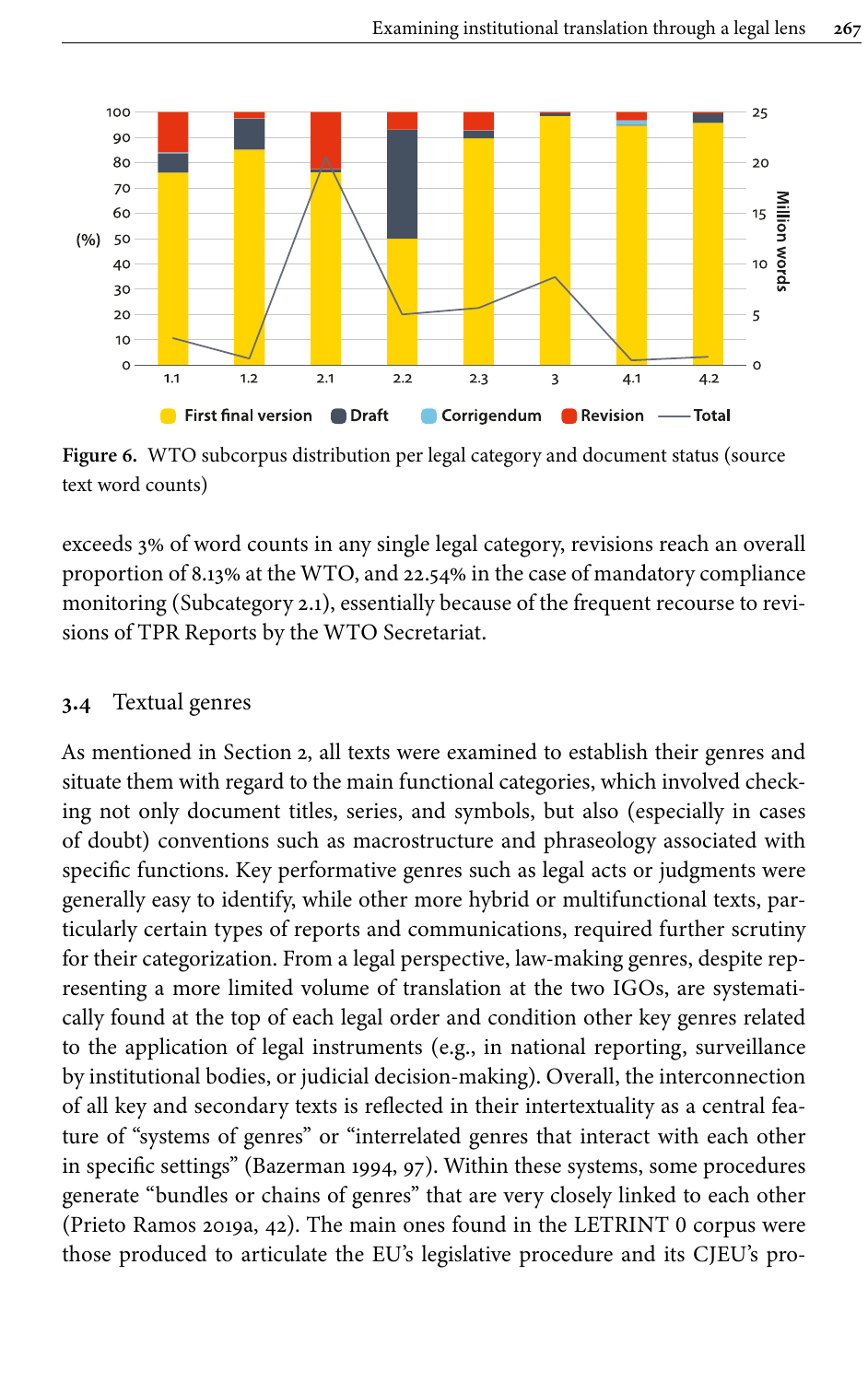ceedings, the UN's human rights treaty body monitoring mechanisms, and the WTO's TPRs and dispute settlement.

Reports were the most common macrogenre across institutions and also presented the widest variety of functions and subtypes, both as a key genre in monitoring procedures (and also dispute settlement in the case of the WTO) 8 and as an essential preparatory genre in most legal categories and for internal management. When a particular type of report adhered to conventions determined by specific purposes and authorship (e.g., International Law Commission reports, national reports to UN human rights treaty bodies, WTO Secretariat reports in TPRs, and Appelate Body reports), the subtype (or subgenre) was isolated as such, whereas other miscellaneous groups of reports were classified under the general genre denomination in the relevant legal subcategory. Minutes (with the UN variant of summary records) are also functionally heterogenous in terms of key and secondary functions across institutions, albeit homogeneous in their denomination. Likewise, press releases are found in all the settings but within secondary derived genres in several categories, depending on the main function reported as subject matter, especially at the EU institutions. Notes (and letters in the case of the UN) are also frequently used as instrumental texts within several functional categories.

[Tables](#page-19-3) 1 to [3](#page-24-0) in the Appendix list the five largest volumes of translation per setting, legal subcategory, and genre. Within the text production of EU institutions (Appendix [Table](#page-19-3) 1), judgments (11.56 million words translated by the CJEU's lawyer-linguists) are the most voluminous key genre, followed by regulations (10.16 million words, most often translated at the EC), EP resolutions (10.07 million words), opinions of the Advocate-General (6.57 million words), and decisions within binding law-making (5.66 million words). However, it is reports as input for law-making that constitute the largest volume (almost 40 million words in binding law-making and almost 5 million words in soft law-making and other policy formulation) if secondary functions are considered. Similarly, the amount of minutes translated as instrumental texts in law-making (7.55 million words) stands out in the list of secondary genres and is greater than the volume of minutes translated as a key genre in monitoring procedures (3.25 million words).

At the UN (Appendix [Table](#page-22-0) 2), reports of several subtypes are also the predominant genre. These subtypes include follow-up reports of the Secretary-General (9 million words), reports of UN bodies (8.96 million words) on the implementation of resolutions and UN policies, and reports issued in the framework of human rights treaty compliance monitoring, with the largest volumes

**<sup>8.</sup>** In this institution, the terminology coined for the dispute settlement system avoids the connotations of judicial terminology commonly used by adjudicative bodies in national and international jurisdictions (e.g., 'panel' is used instead of 'court', and 'report' instead of 'judgment').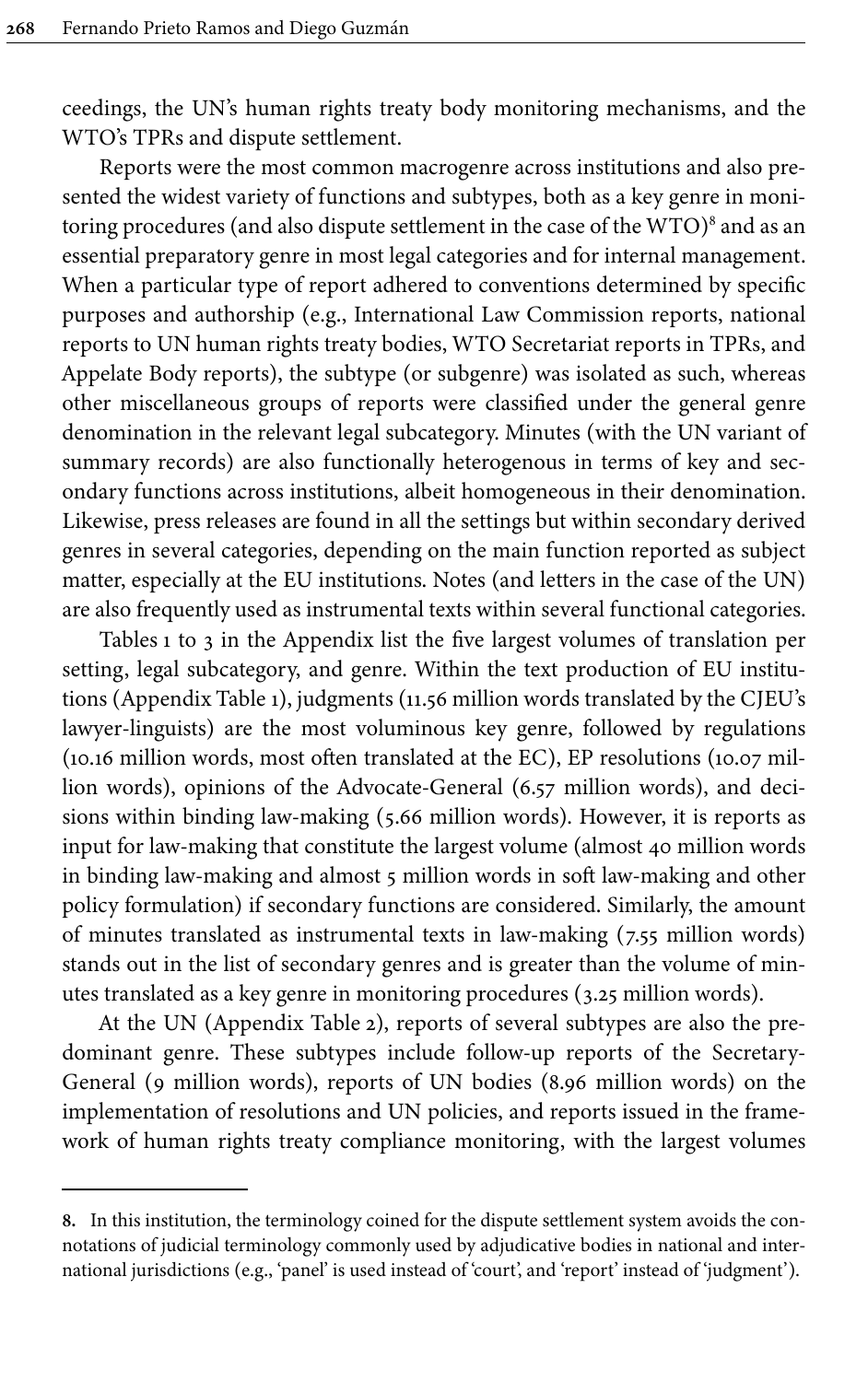being registered by States parties' reports (7.45 million words) and special rapporteur reports (2.05 million words). Certain features of the latter as well as treaty body concluding observations – and reports in the case of the Working Party on the Universal Periodic Review, albeit not listed among the largest text volumes – partly resemble adjudicative decisions, such as WTO dispute settlement reports. However, despite their quasi-judicial role with regard to specific countries or situations, the enforceability of such UN recommendations is very limited. This also applies to resolutions as the main genre within UN law-making, with more than 1.5 million words. Nonetheless, summary records within secondary functions more than double that amount and constitute the largest genre contributing to lawmaking. As regards adjudication, the translation volume generated by the ICJ is the most modest of the three adjudicative bodies considered in the study, with judges' separate or dissenting opinions accounting for more text than judgments.<sup>9</sup> In contrast, the UN translation volumes of genres classified under administrative functions, particularly budgets (4.08 million words), are unrivalled within this category across all the settings.

Finally, the most significant volumes of text at the WTO (Appendix [Table](#page-24-0) 3) also reflect the most salient functions in this organization. Notifications (predominantly of a technical nature) to several monitoring bodies have the highest volume (with more than 6 million words), closely followed by dispute settlement panel reports (5.92 million words), and (with comparably lower volumes) Secretariat's reports on TPRs (3.35 million words) and minutes as a key genre in other monitoring work by several committees (3.12 million words). The same genre also fulfills a supporting function in practically all other legal subcategories, together with reports.

#### **4. Concluding remarks**

The full mapping of text production at the EU, the UN, and the WTO conducted as part of the LETRINT project provides evidence of the components of institutional translation at international organizations. It fills a gap in a research field that is increasingly productive but fragmented in the case of studies on EU translation and underdeveloped with regard to the analysis of other international institutional settings. The results of the categorization and quantification of translated documents are also the foundation of an evidence-based approach to describing

**<sup>9.</sup>** In contrast to judges' opinions, whose translations are systematically indicated as such, ICJ judgments are theoretically co-drafted.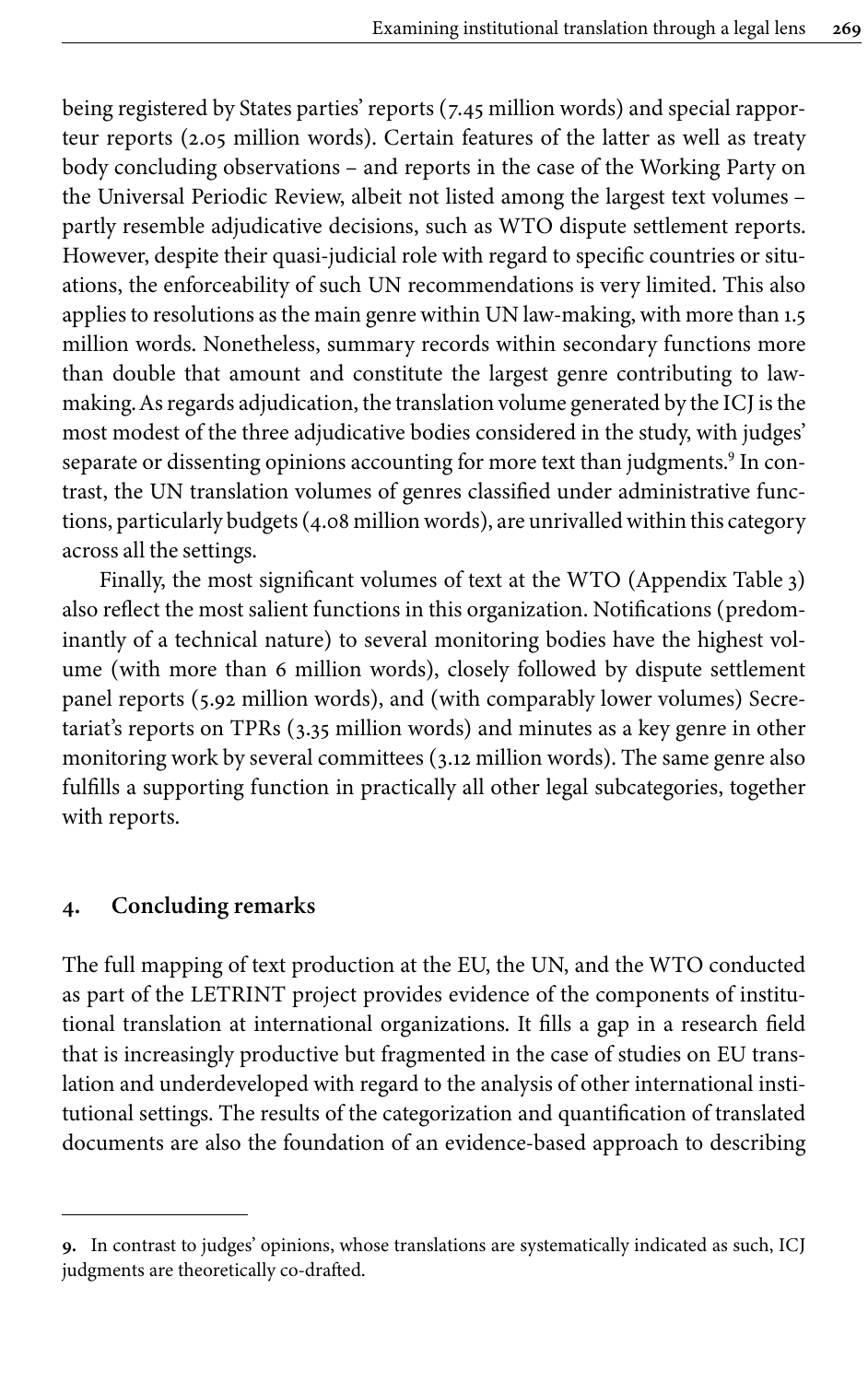the features of translation in these settings and, hence, bringing more cohesion and a broader vision to the field.

Our findings attest to the vast scope and diversity of interrelated genres that perform, contribute to, or derive from institutional missions based on the legal core of global governance. Interinstitutional variation reflects peculiarities of each legal order, in particular the unique character of EU supranational law, which accounts for the greatest volume of translation of all legal functional categories in any of the three settings. The IGOs examined, for their part, devote more attention to monitoring procedures (and internal administrative functions at the UN and dispute settlement at the WTO), but are equally conditioned by legal instruments as the central normative expression of their goals and policies. The mapping also reveals other features of the EU subcorpora that derive from the nature of EU law-making and the variations of EU multilingualism in practice: A large amount of secondary preparatory texts, the highest proportion of drafts, and the most marked prominence of English as a *lingua franca* for internal communication where translation into all official languages is not mandatory.

The dissection of translation volumes per legal function, as well as per document status and genre, offers a comprehensive overview of the text types most commonly translated and how key legal instruments are forged by drawing on a myriad of other input documents. Reports stand out as the most frequent macrogenre, with several subtypes and functions across institutions. Overall, our results corroborate that the traditional focus on legislative genres in studies of legal and institutional translation, which remains a must with regard to EU legislative acts, should become more nuanced, particularly in the case of IGOs. The study also highlights the relevance of other legal genres, such as judgments or dispute settlement reports, while other key genres may be categorized as legal, quasi-legal, or administrative depending on how broadly the notion of 'legal' is defined, especially when considering soft law-making and other policy formulation and implementation follow-up. Only by surveying their main and subsidiary functions can further characterization and taxonomy-building endeavours be emipirically undertaken. The translation-oriented description of the conventions and connections of these genres per setting and specific purpose is part of the ongoing efforts of the LETRINT project to shed more light on the nature of institutional translation in international settings, and to support new research initiatives and practical actions for the sake of quality in the field.

#### **Funding**

<span id="page-16-0"></span>This work was supported by the Swiss National Science Foundation through a Consolidator Grant [\(157797](#page-16-0)).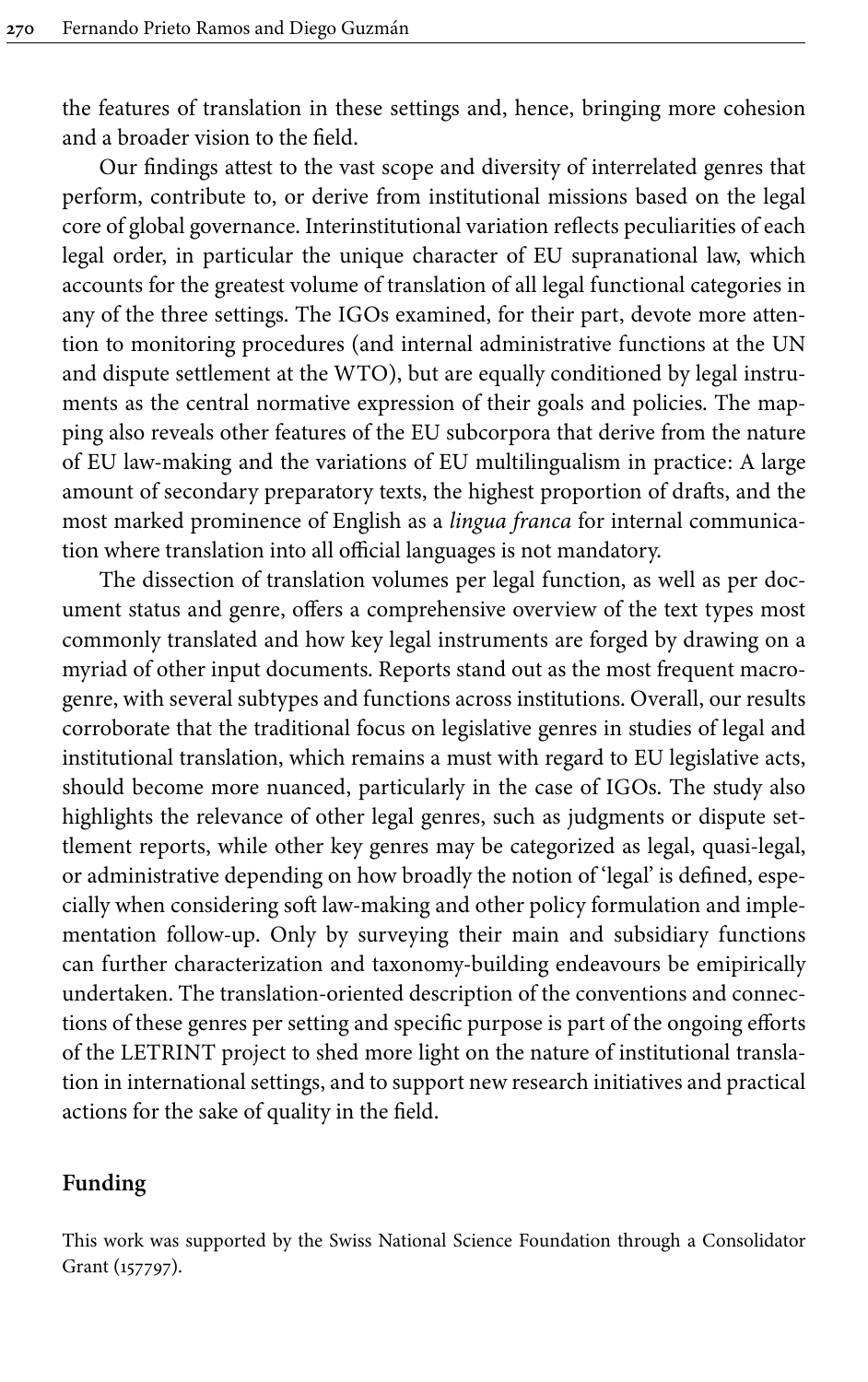# **Acknowledgements**

The LETRINT project director and first author of this paper would like to thank the other team members who also contributed to the text categorization work referred to in this article, particularly Giorgina Cerutti and Albert Morales.

# **References**

- <span id="page-17-4"></span>Alschner, Wolfgang, Julia Seiermann, and Dmitriy Skougarevskiy. 2017. "Text-as-Data Analysis of Preferential Trade Agreements: Mapping the PTA Landscape." *UNCTAD Research Paper No. 5, UNCTAD/SER.RP/2017/5*. Geneva: UNCTAD. [https://doi.org/10.2139/ssrn.2999800](https://doi.org/10.2139%2Fssrn.2999800)
- <span id="page-17-9"></span>Bazerman, Charles. 1994. "Systems of Genres and the Enactment of Social Intentions." In *Genre and the New Rhetoric*, edited by Aviva Freedman and Peter Medway, 79–101. London: Routledge.
- <span id="page-17-1"></span>Bernardini, Silvia, Adriano Ferraresi, and Maja Miličević. 2016. "From EPIC to EPTIC: Exploring Simplification in Interpreting and Translation from an Intermodal Perspective." *Target* 28 (1): 61–86. [https://doi.org/10.1075/target.28.1.03ber](https://doi.org/10.1075%2Ftarget.28.1.03ber)
- <span id="page-17-0"></span>Biel, Łucja. 2018. "Corpora in Institutional Legal Translation: Small Steps and the Big Picture." In *Institutional Translation for International Governance: Enhancing Quality in Multilingual Legal Communication*, edited by Fernando Prieto Ramos, 25–36. London: Bloomsbury.
- <span id="page-17-3"></span>Biel, Łucja, Dariusz Koźbiał, and Katarzyna Wasilewska. 2019. "The Formulaicity of Translations across EU Institutional Genres: A Corpus-Driven Analysis of Lexical Bundles in Translated and Non-Translated Language." In *Corpus-Based Research in Legal and Institutional Translation*, edited by Fernando Prieto Ramos, special issue of *Translation Spaces* 8 (1): 67–92. [https://doi.org/10.1075/ts.00013.bie](https://doi.org/10.1075%2Fts.00013.bie)
- <span id="page-17-8"></span>Bobek, Michal. 2009. "Corrigenda in the Official Journal of the European Union: Community Law as Quicksand." *European Law Review* 34: 950–962.
- <span id="page-17-2"></span>Calzada-Pérez, María. 2018. "Researching the European Parliament with Corpus-Assisted Discourse Studies: From the Micro- and Macro-Levels of Text to the Macro-Context." In *Specialised Translation in Spain: Institutional Dimensions*, edited by José Santaemilia-Ruiz and Sergio Marunda-Bataller, special issue of *Revista Española de Lingüística Aplicada/Spanish Journal of Applied Linguistics* 30 (2): 465–490. [https://doi.org/10.1075/resla.00003.cal](https://doi.org/10.1075%2Fresla.00003.cal)
- <span id="page-17-5"></span>Davies, Michael, and Richard Woodward. 2014. *International Organizations: A Companion*. Cheltenham: Edward Elgar.
- <span id="page-17-7"></span>General Secretariat of the Council of the EU. 2012. *The Language Service of the General Secretariat of the Council of the European Union – Making Multilingualism Work*. Brussels: European Union.
- <span id="page-17-6"></span>Koskinen, Kaisa. 2014. "Institutional Translation: The Art of Government by Translation." *Perspectives* 22 (4): 479–492. [https://doi.org/10.1080/0907676X.2014.948887](https://doi.org/10.1080%2F0907676X.2014.948887)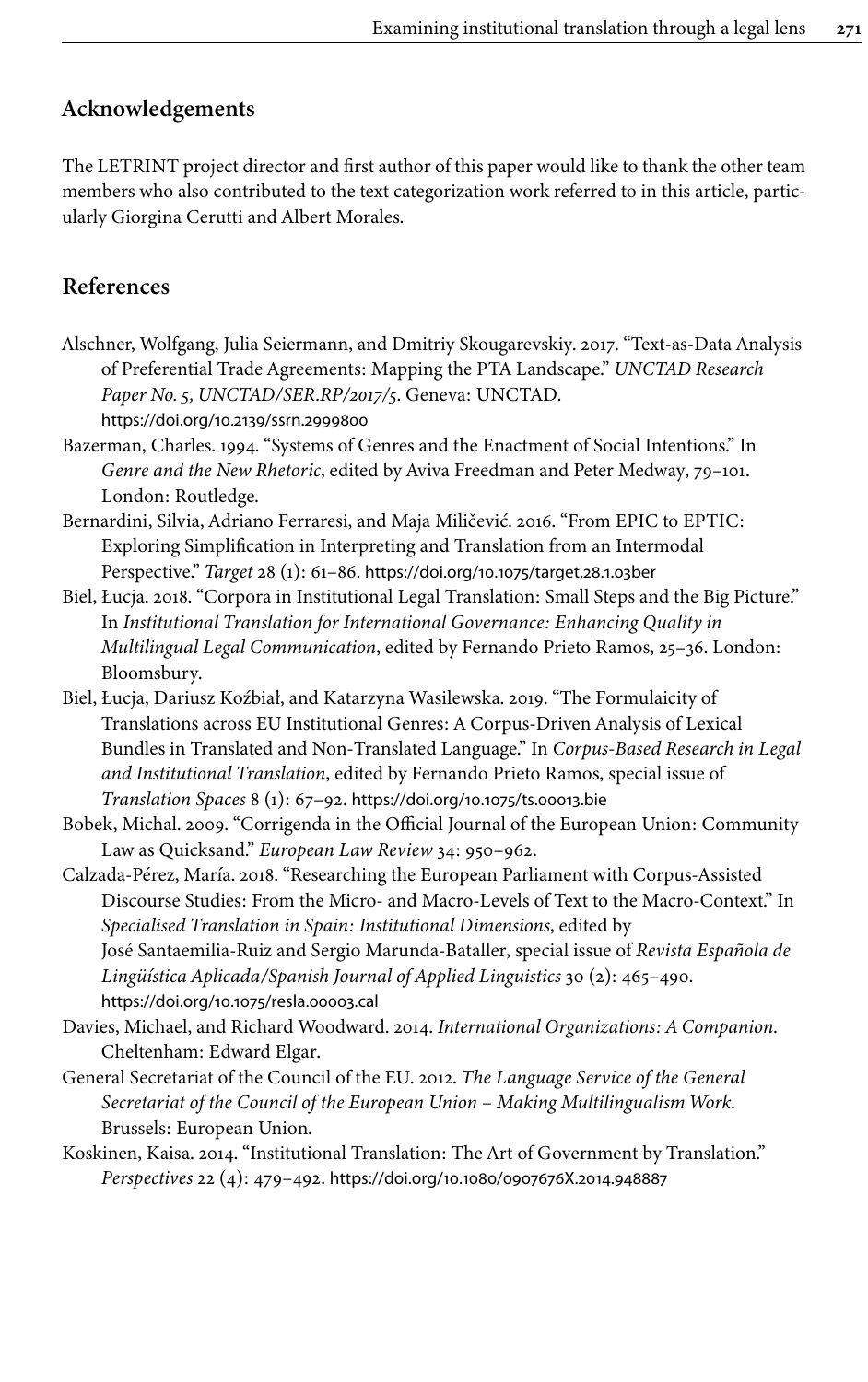- <span id="page-18-2"></span>McAuliffe, Karen, and Aleksandar Trklja. 2018. "Superdiversity and the Relationship between Law, Language and Translation in a Supranational Legal Order." In *The Routledge Handbook of Language and Superdiversity*, edited by Angela Creese and Adrian Blackledge, 426–441. Abingdon: Routledge. [https://doi.org/10.4324/9781315696010](https://doi.org/10.4324%2F9781315696010-30)‑30
- <span id="page-18-10"></span>McRae, Donald. 2010. "The WTO Appellate Body: A Model for an ICSID Appeals Facility?" *Journal of International Dispute Settlement* 1 (2): 371–387. [https://doi.org/10.1093/jnlids/idq003](https://doi.org/10.1093%2Fjnlids%2Fidq003)
- <span id="page-18-3"></span>Mori, Laura. 2018. "Introduction: The Eurolect Observatory Project." In *Observing Eurolects: Corpus Analysis of Linguistic Variation in EU Law*, edited by Laura Mori, 1–26. Amsterdam: John Benjamins. [https://doi.org/10.1075/scl.86.01mor](https://doi.org/10.1075%2Fscl.86.01mor)
- <span id="page-18-0"></span>Pontrandolfo, Gianluca. 2019. "Corpus Methods in Legal Translation Studies." In *Research Methods in Legal Translation and Interpreting: Crossing Methodological Boundaries*, edited by Łucja Biel, Jan Engberg, M. Rosario Martín Ruano, and Vilelmini Sosoni, 13–28. Abingdon: Routledge. [https://doi.org/10.4324/9781351031226](https://doi.org/10.4324%2F9781351031226-2)‑2
- <span id="page-18-4"></span>Pontrandolfo, Gianluca. 2020. "National and EU judicial phraseology under the magnifying glass: A corpus-assisted discourse study." *Perspectives*. [https://doi.org/10.1080/0907676X.2020.1815816](https://doi.org/10.1080%2F0907676X.2020.1815816)
- <span id="page-18-5"></span>Prieto Ramos, Fernando. 2014. "International and Supranational Law in Translation: From Multilingual Lawmaking to Adjudication." *The Translator* 20 (3): 313–331. [https://doi.org/10.1080/13556509.2014.904080](https://doi.org/10.1080%2F13556509.2014.904080)
- <span id="page-18-7"></span>Prieto Ramos, Fernando. 2017. "Global Law as Translated Text: Mapping Institutional Legal Translation." *Tilburg Law Review* 22 (1–2): 185–214. [https://doi.org/10.1163/22112596](https://doi.org/10.1163%2F22112596-02201009)‑02201009
- <span id="page-18-8"></span>Prieto Ramos, Fernando. 2019a. "Implications of Text Categorisation for Corpus-Based Legal Translation Research: The Case of International Institutional Settings." In *Research Methods in Legal Translation and Interpreting: Crossing Methodological Boundaries*, edited by Łucja Biel, Jan Engberg, M. Rosario Martín Ruano, and Vilelmini Sosoni, 29–47. Abingdon: Routledge. [https://doi.org/10.4324/9781351031226](https://doi.org/10.4324%2F9781351031226-3)‑3
- <span id="page-18-1"></span>Prieto Ramos, Fernando. 2019b. "The Use of Corpora in Legal and Institutional Translation Studies." In *Corpus-Based Research in Legal and Institutional Translation*, edited by Fernando Prieto Ramos, special issue of *Translation Spaces* 8 (1): 1–11. [https://doi.org/10.1075/ts.00010.pri](https://doi.org/10.1075%2Fts.00010.pri)
- <span id="page-18-11"></span>Prieto Ramos, Fernando. 2020a. "Facing Translation Errors at International Organizations: What Corrigenda Reveal about Correction Processes and their Implications for Translation Quality." *Comparative Legilinguistics* 41 (1): 97–133. [https://doi.org/10.14746/cl.2020.41.5](https://doi.org/10.14746%2Fcl.2020.41.5)
- <span id="page-18-9"></span>Prieto Ramos, Fernando. 2020b. "Translation at International Organizations: The Legal and Linguistic Hierarchies of Multilingualism." In *The Oxford Handbook of Translation and Social Practices*, edited by Meng Ji and Sara Laviosa, 455–477. New York: Oxford University Press. [https://doi.org/10.1093/oxfordhb/9780190067205.013.13](https://doi.org/10.1093%2Foxfordhb%2F9780190067205.013.13)
- <span id="page-18-6"></span>Prieto Ramos, Fernando, Giorgina Cerutti, and Diego Guzmán. 2019. "Building Representative Multi-Genre Corpora for Legal and Institutional Translation Research: The LETRINT Approach to Text Categorization and Stratified Sampling." In *Corpus-Based Research in Legal and Institutional Translation*, edited by Fernando Prieto Ramos, special issue of *Translation Spaces* 8 (1): 93–116. [https://doi.org/10.1075/ts.00014.pri](https://doi.org/10.1075%2Fts.00014.pri)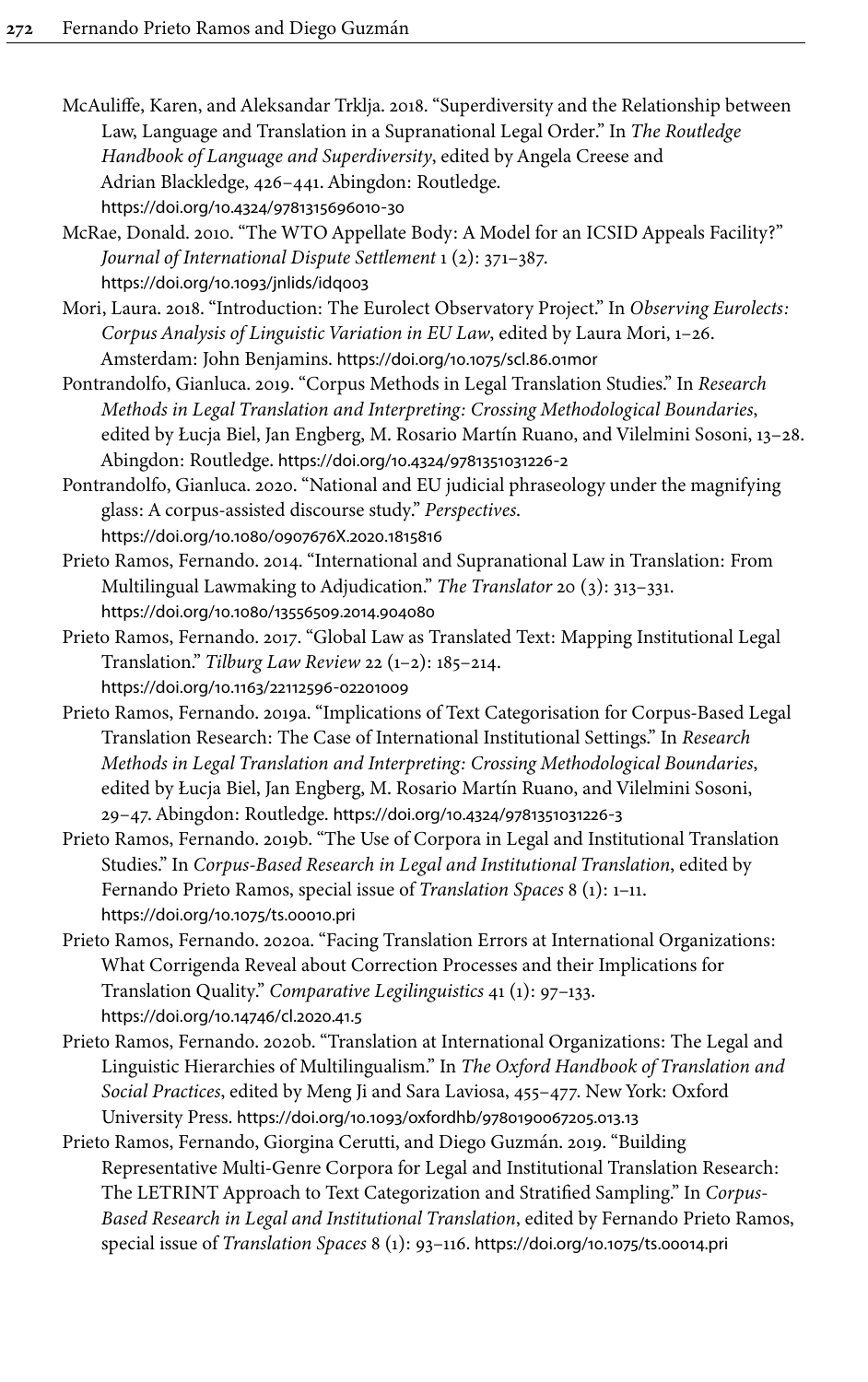- <span id="page-19-0"></span>Trklja, Aleksandar, and Karen McAuliffe. 2018. "The European Union Case Law Corpus (EUCLCORP) – a Multilingual Parallel and Comparative Corpus of EU Court Judgments." In *Proceedings of the Second Workshop on Corpus-Based Research in the Humanities: CRH-2*, vol. 1, edited by Andrew U. Frank, Christine Ivanovic, Francesco Mambrini, Marco Passarotti, and Caroline Sporleder, 217–226. Vienna: Gerastree Proceedings.
- <span id="page-19-2"></span>United Nations. 1945. *Charter of the United Nations and Statute of the International Court of Justice*. San Francisco: United Nations.
- <span id="page-19-1"></span>Ziemski, Michał, Marcin Junczys-Dowmunt, and Bruno Pouliquen. 2016. "The United Nations Parallel Corpus v1.0." In *Proceedings of the Tenth International Conference on Language Resources and Evaluation (LREC '16)*, edited by Nicoletta Calzolari, Khalid Choukri, Thierry Declerck, Sara Goggi, Marko Grobelnik, Bente Maegaard, Joseph Mariani, Hélène Mazo, Asunción Moreno, Jan Odijk, and Stelios Piperidis. Portorož: European Language Resources Association (ELRA).

# **Appendix**

<span id="page-19-3"></span>**Table 1.** EU genres with the largest translation volumes (word counts of source text final versions)

|                                           |                  | ST word       |
|-------------------------------------------|------------------|---------------|
|                                           | <b>Documents</b> | count         |
| 1.1 Hard law                              | 16587            | 94815659      |
| <b>Key functions</b>                      | 8157             | 19 585 003    |
| Regulation                                | 4667             | 10 155 106    |
| Decision                                  | 2855             | 5 665 035     |
| International agreement                   | 203              | 2 170 310     |
| Directive                                 | 211              | 1 207 299     |
| Treaty                                    | $\overline{4}$   | 217877        |
| Secondary functions                       | 8430             | 75 230 656    |
| Report                                    | 596              | 39 863 629    |
| Minutes                                   | 732              | 7 5 5 3 8 5 9 |
| Decision proposal                         | 681              | 4 4 5 5 0 0 3 |
| Regulation proposal                       | 421              | 3 136 239     |
| Legislative resolution (EP)               | 891              | 2 3 9 5 4 7 4 |
| 1.2 Soft law and other policy formulation | 9262             | 21 227 029    |
| <b>Key functions</b>                      | 5051             | 14 362 901    |
| Resolution (EP)                           | 1608             | 10 067 379    |
| Motion for a resolution/decision (EP)     | 2754             | 2866785       |
| Recommendation                            | 90               | 251 135       |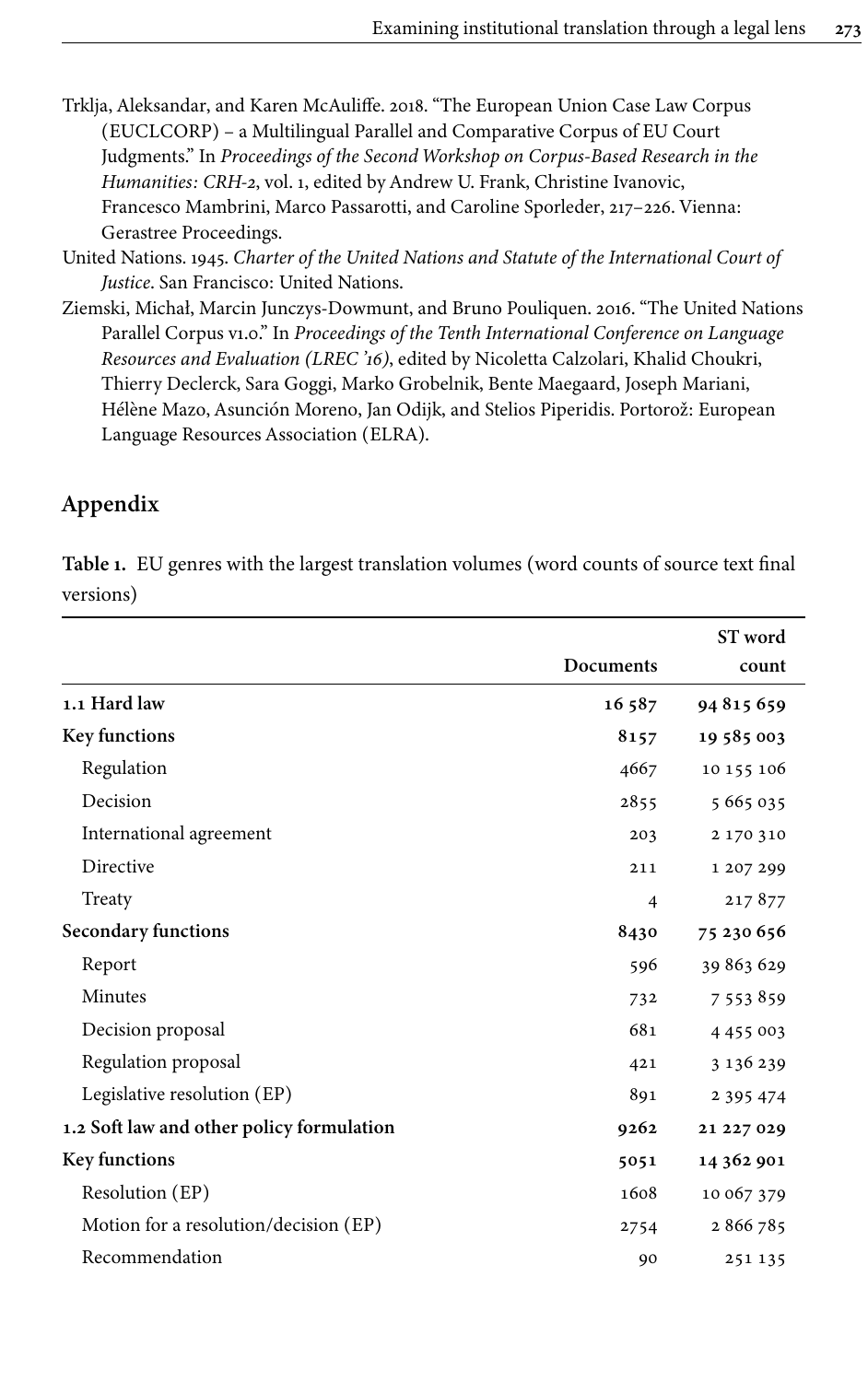|                                                               |                | ST word       |
|---------------------------------------------------------------|----------------|---------------|
|                                                               | Documents      | count         |
| Communication (EC)                                            | 64             | 244 820       |
| Green paper                                                   | 21             | 170 794       |
| Secondary functions                                           | 4211           | 6 864 128     |
| Report                                                        | 1390           | 4934598       |
| Opinion (EP)                                                  | 417            | 704 339       |
| Press release                                                 | 351            | 464 627       |
| Oral question to the Council (EP)                             | 1551           | 236 351       |
| Answers for question time (EP)                                | 333            | 162 666       |
| 2.1 Mandatory compliance monitoring                           | 5058           | 5730677       |
| Key functions                                                 | 4667           | 4 5 0 3 4 1 3 |
| Communication/notice on EU legislation implementation<br>(EC) | 591            | 992 277       |
| Report                                                        | 149            | 643 203       |
| Communication by Member State                                 | 519            | 560 073       |
| Notification of a concentration                               | 871            | 283 013       |
| Authorisation regarding State aid                             | 294            | 238 285       |
| Secondary functions                                           | 391            | 1 227 264     |
| Report                                                        | 55             | 288832        |
| List                                                          | 51             | 260 240       |
| Communication (EC)                                            | 57             | 237 170       |
| Press release                                                 | 194            | 208 943       |
| Annual report on implementation                               | 5              | 159 700       |
| 2.2 Pre-accession monitoring                                  | 115            | 177933        |
| Key functions                                                 | 81             | 75 106        |
| Report                                                        | 15             | 58 022        |
| Answers for question time (EP)                                | 20             | 8728          |
| Questions for written answer (EP)                             | 23             | 4568          |
| <b>Secondary functions</b>                                    | 34             | 102827        |
| Note                                                          | $\overline{4}$ | 88 055        |
| Report                                                        | 15             | 5028          |
| Working document (EP)                                         | $\mathbf{2}$   | 3938          |
| Press release                                                 | 7              | 3708          |
| Legislative resolution (EP)                                   | 4              | 1635          |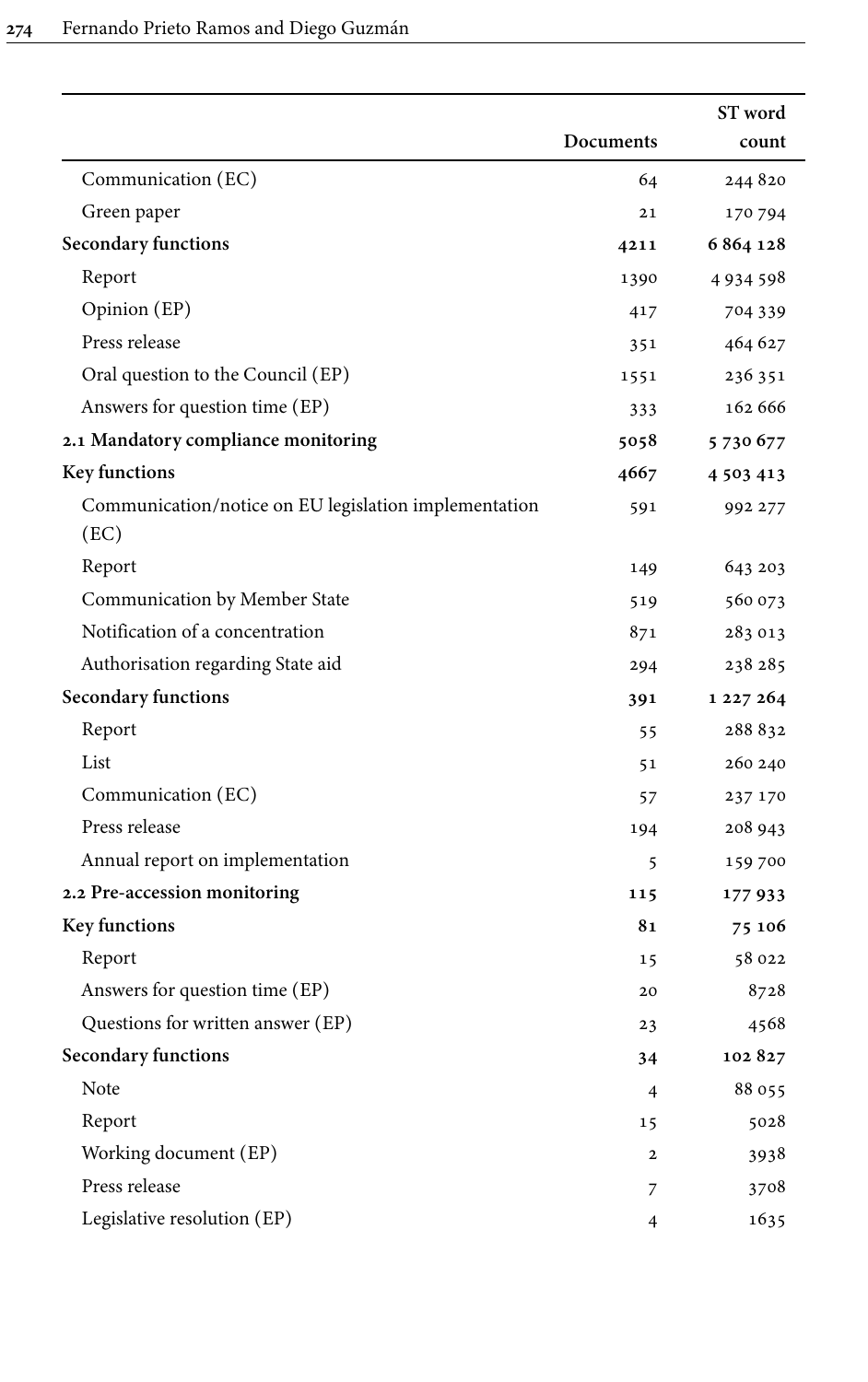|                                                 |           | ST word       |
|-------------------------------------------------|-----------|---------------|
|                                                 | Documents | count         |
| 2.3 Other monitoring and implementation matters | 20 591    | 15 375 320    |
| Key functions                                   | 18 339    | 10 212 638    |
| Minutes                                         | 1367      | 3 2 4 5 5 3 6 |
| Questions for written answer (EP)               | 12 5 9 4  | 2 5 1 7 3 0 1 |
| Communication (EC)                              | 276       | 1779372       |
| Report                                          | 151       | 754 440       |
| Answers for question time (EP)                  | 1970      | 475 703       |
| Secondary functions                             | 2252      | 5 162 682     |
| Press release                                   | 1300      | 1 628 446     |
| Minutes                                         | 300       | 987836        |
| Study (EP)                                      | 30        | 750 095       |
| Communication                                   | 99        | 523 097       |
| Working document                                | 148       | 506 218       |
| 3. Adjudication                                 | 7415      | 21 168 456    |
| Key functions                                   | 6841      | 20 779 217    |
| Judgment                                        | 1540      | 11 560 420    |
| Opinion of the Advocate-General                 | 641       | 6 573 437     |
| Order                                           | 1124      | 1 147 8 14    |
| Action                                          | 2137      | 772 099       |
| Reference for a preliminary ruling              | 982       | 348 614       |
| Appeal                                          | 393       | 204 134       |
| View of the Advocate General                    | 12        | 166 024       |
| Secondary functions                             | 574       | 389 239       |
| Press release                                   | 268       | 286 312       |
| Removal from the register of the case           | 164       | 67882         |
| Note                                            | 14        | 10 900        |
| Staff appointment/oath/assignment/designation   | 36        | 13 580        |
| List of publications in the Official Journal    | 85        | 7391          |
| 4.1 Human resources, finance and procurement    | 2787      | 4884345       |
| Budget                                          | 596       | 1 280 910     |
| Report                                          | 246       | 1 009 369     |
| <b>Budgetary</b> decision                       | 505       | 827 741       |
| Resolution on budget (EP)                       | 34        | 382 576       |
| Item note (EUCO)                                | 6         | 268 335       |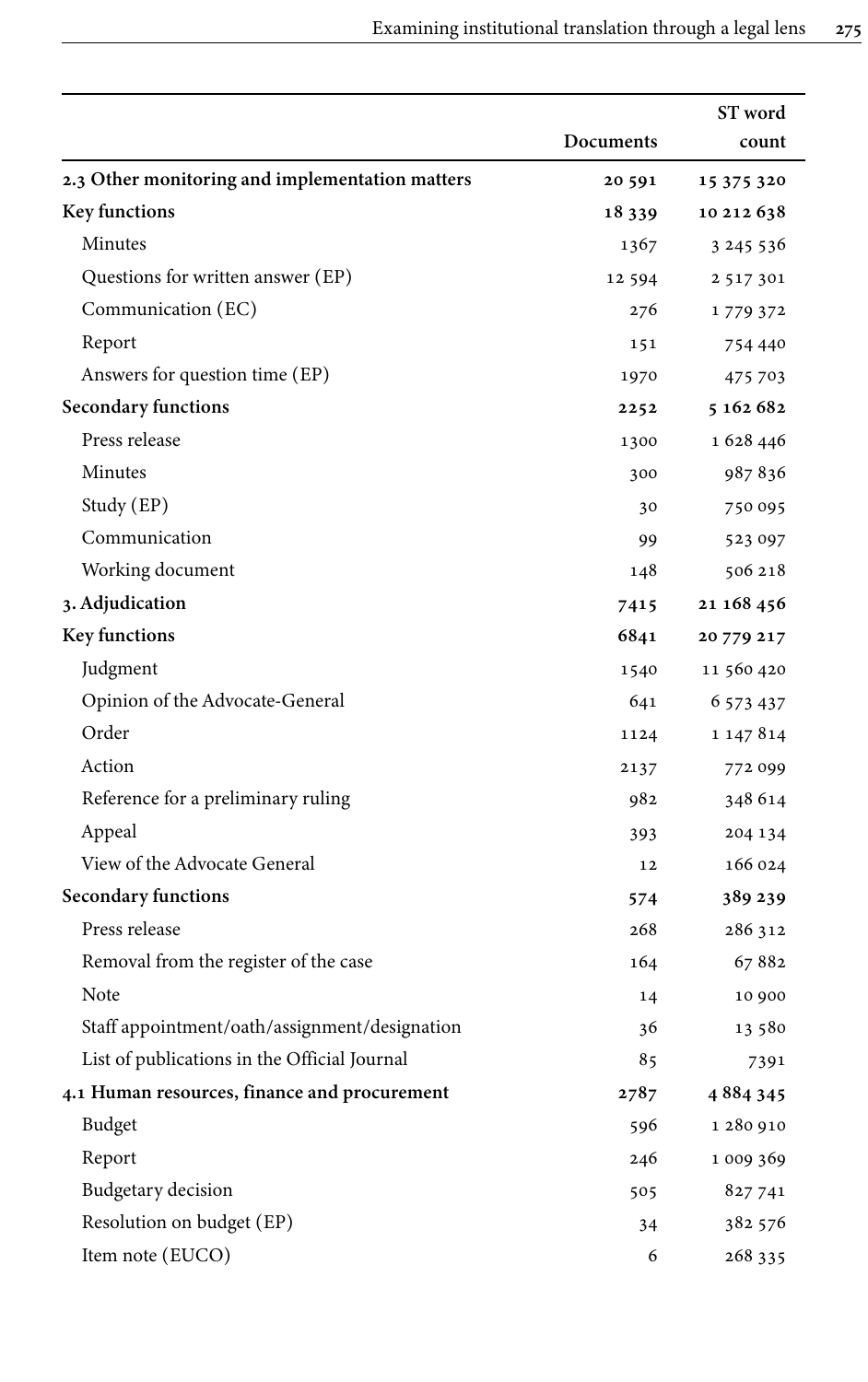|                                             |           | ST word |
|---------------------------------------------|-----------|---------|
|                                             | Documents | count   |
| 4.2 Other coordination and internal matters | 222       | 1033331 |
| Rules of procedure                          | 27        | 766 166 |
| Internal decision                           | 76        | 111 538 |
| Press release                               | 64        | 101 318 |
| Report                                      | 6         | 18860   |
| Internal agreement                          | 3         | 14 107  |

<span id="page-22-0"></span>**Table 2.** UN genres with the largest translation volumes (word counts of source text final versions)

|                                                   |                  | ST word       |
|---------------------------------------------------|------------------|---------------|
|                                                   | <b>Documents</b> | count         |
| 1.1 Hard law                                      | 119              | 520463        |
| Key functions                                     | 4                | 35 5 19       |
| Agreement                                         | 4                | 35 5 19       |
| Secondary functions                               | 115              | 484 944       |
| Paper/Note (negotiations)                         | 73               | 376 311       |
| Amendment proposal                                | 27               | 90 343        |
| Agenda                                            | 13               | 9628          |
| Rules of procedure                                | $\mathbf{1}$     | 8401          |
| Programme of work                                 | $\mathbf{1}$     | 261           |
| 1.2 Soft law and other policy formulation         | 3755             | 9 346 009     |
| Key functions                                     | 883              | 1820517       |
| Resolution                                        | 854              | 1 526 975     |
| International Law Commission report               | 9                | 213 568       |
| Commission on International Trade Law guide/model | $\mathbf{2}$     | 19411         |
| Guideline                                         | $\mathbf{2}$     | 18 167        |
| Framework                                         | $\mathbf{2}$     | 11671         |
| Secondary functions                               | 2872             | 7 5 2 5 4 9 2 |
| Summary record                                    | 547              | 3 476 075     |
| Letter                                            | 831              | 1 398 389     |
| Report by General Assembly committee (resolution  | 151              | 870 850       |
| proposal)                                         |                  |               |
| Background paper                                  | 106              | 544 367       |
| Official record                                   | 79               | 479 731       |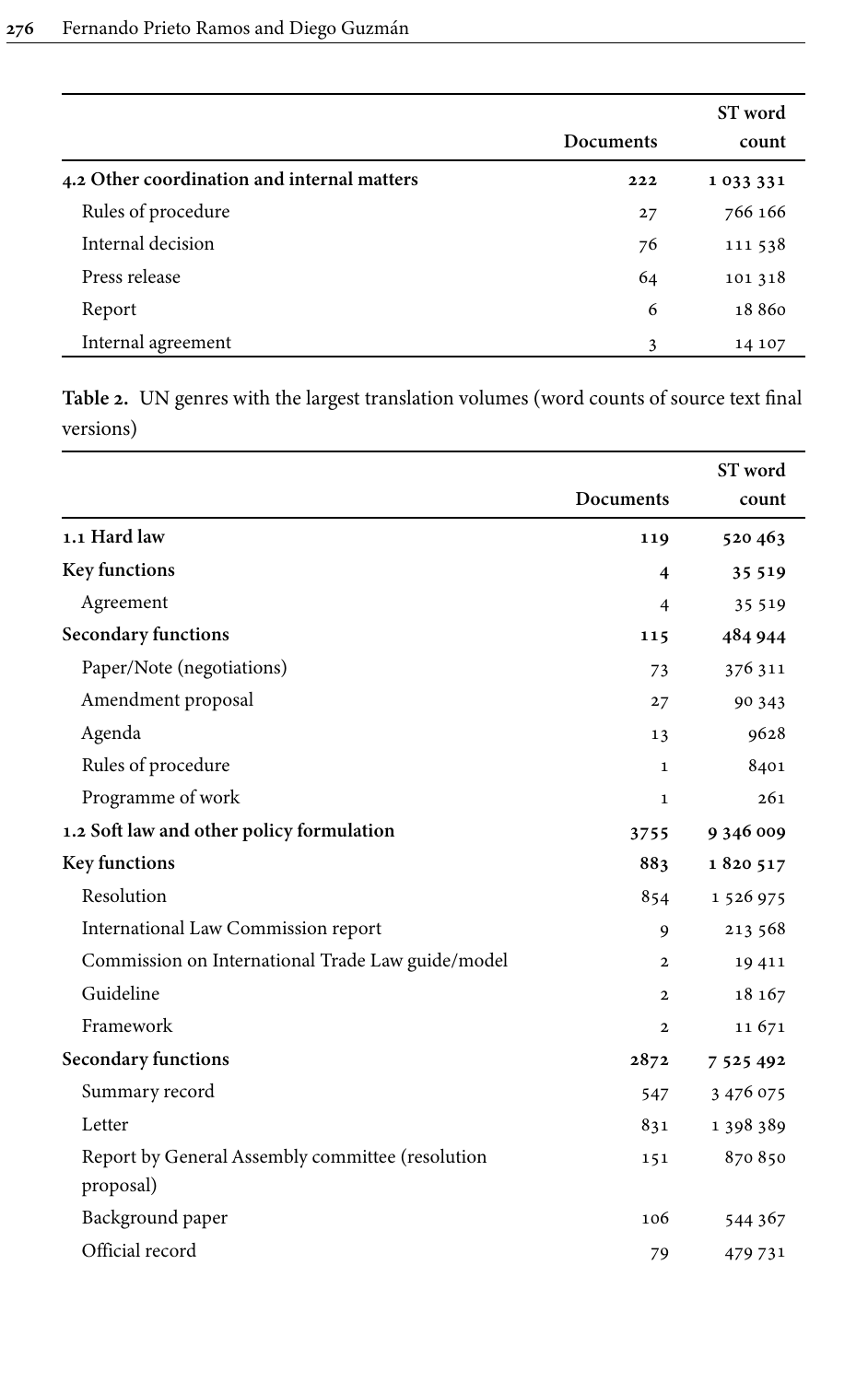|                                                 |              | ST word       |
|-------------------------------------------------|--------------|---------------|
|                                                 | Documents    | count         |
| 2.1 Mandatory compliance monitoring             | 3627         | 22821966      |
| Key functions                                   | 2220         | 17 148 942    |
| State party's report (human rights treaties)    | 257          | 7 453 030     |
| Special rapporteur report                       | 199          | 2 049 287     |
| Concluding observations                         | 311          | 1 438 857     |
| Decision/view/opinion                           | 206          | 1 0 3 6 4 4 3 |
| National report (Universal Periodic Review)     | 99           | 875 046       |
| <b>Secondary functions</b>                      | 1407         | 5 673 024     |
| Background paper                                | 439          | 2 3 1 7 4 0 4 |
| Summary record                                  | 450          | 2 2 9 7 8 8 4 |
| Agenda                                          | 293          | 538 707       |
| Procedural report                               | 62           | 276 028       |
| Letter                                          | 146          | 186 008       |
| 2.3 Other monitoring and implementation matters | 4794         | 28 394 935    |
| Key functions                                   | 4641         | 27 750 950    |
| Follow-up report by the Secretary-General       | 1214         | 9 008 674     |
| Report (UN bodies)                              | 1163         | 8 960 114     |
| Meeting report                                  | 514          | 5807728       |
| Information by NGO                              | 601          | 656 566       |
| Working paper                                   | 160          | 586 673       |
| Secondary functions                             | 153          | 643 985       |
| Agenda                                          | 143          | 435 901       |
| List of participants                            | $\mathbf{2}$ | 160 088       |
| Information notice/circular                     | 8            | 47 996        |
| 3. Adjudication                                 | 218          | 2 2 1 9 3 2 8 |
| Key functions                                   | 102          | 1 501 747     |
| Judge separate opinion                          | 21           | 271 361       |
| (Counter-)Memorial                              | 5            | 182 341       |
| Judgment                                        | 6            | 233 541       |
| Judge dissenting opinion                        | 14           | 212 421       |
| State rejoinder                                 | $\mathbf{2}$ | 178 035       |
| Secondary functions                             | 116          | 717 581       |
| Work report                                     | 15           | 210 665       |
| Verbatim record                                 | 13           | 189 162       |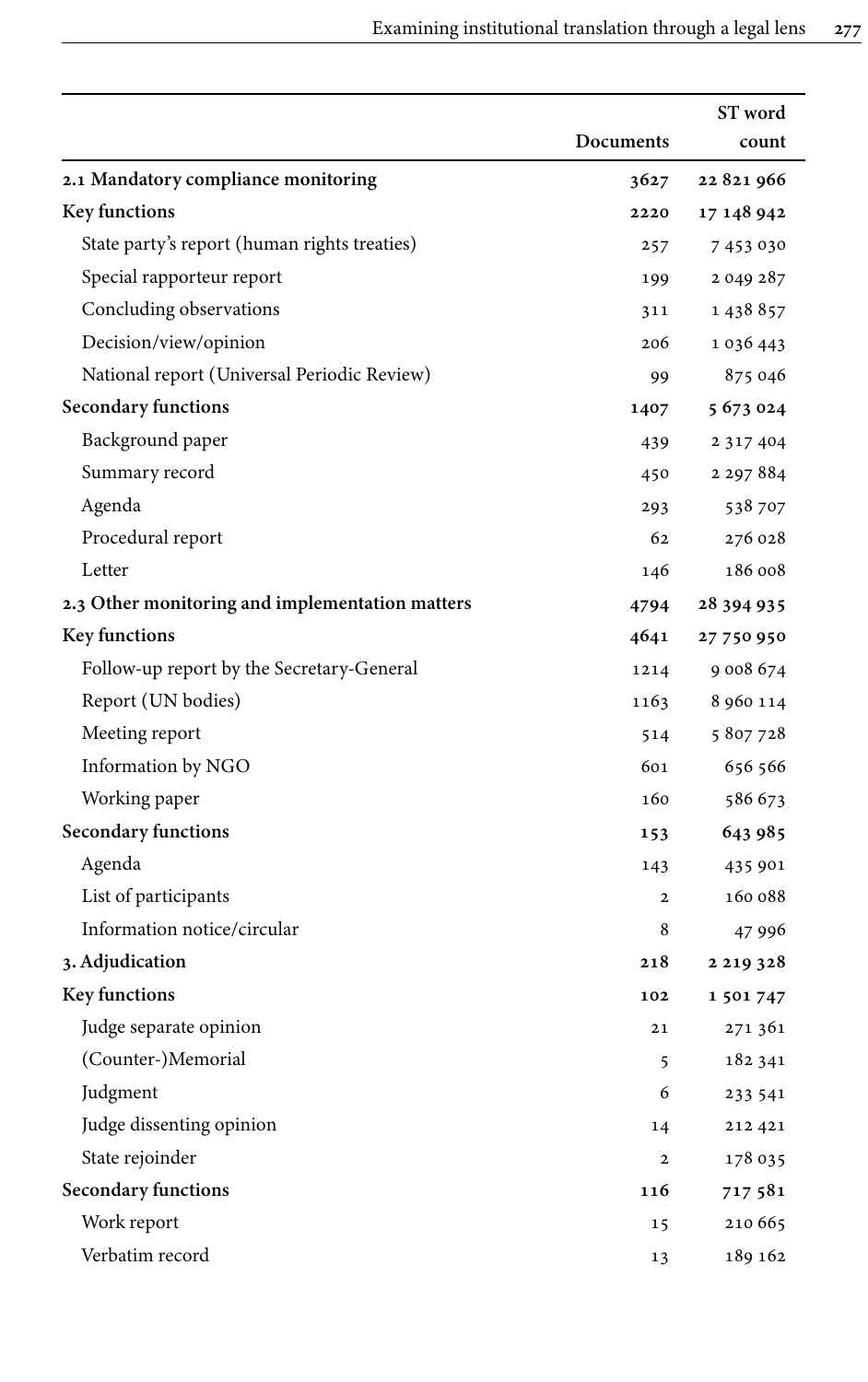|                                                    |           | ST word    |
|----------------------------------------------------|-----------|------------|
|                                                    | Documents | count      |
| Summary                                            | 8         | 121 471    |
| Press release                                      | 72        | 81 245     |
| Memorandum on appointment                          | 6         | 16 645     |
| 4.1 Human resources, finance and procurement       | 1585      | 11 212 301 |
| Budget                                             | 366       | 4075111    |
| Financial report                                   | 110       | 1628530    |
| Budgetary performance report                       | 118       | 1 271 560  |
| Assessment of contributions                        | 82        | 616 301    |
| Advisory Committee on Administrative and Budgetary | 102       | 567733     |
| Questions report                                   |           |            |
| 4.2 Other coordination and internal matters        | 2432      | 8 966 331  |
| Journal of the UN                                  | 224       | 2 045 087  |
| Office of Internal Oversight Services report       | 186       | 1 356 935  |
| Communication                                      | 227       | 1 281 296  |
| Letter                                             | 670       | 1 191 805  |
| Communication by the Secretary-General             | 175       | 571 280    |

<span id="page-24-0"></span>**Table 3.** WTO genres with the largest translation volumes (word counts of source text final versions)

|                                                       |           | ST word |
|-------------------------------------------------------|-----------|---------|
|                                                       | Documents | count   |
| 1.1 Hard law                                          | 824       | 2017783 |
| <b>Key functions</b>                                  | 128       | 102825  |
| Decision by the Committee on Subsidies and            | 81        | 41 603  |
| Countervailing Measures                               |           |         |
| Decision by the General Council                       | 30        | 33 690  |
| Schedules of Concessions                              | 6         | 17 129  |
| Ministerial decision                                  | 10        | 9744    |
| Secondary functions                                   | 696       | 1914958 |
| Minutes                                               | 70        | 755 345 |
| Communication/proposal by Member State and interested | 388       | 574 342 |
| parties                                               |           |         |
| Note                                                  | 33        | 233835  |
| Certification of modifications to obligations         | 138       | 133 523 |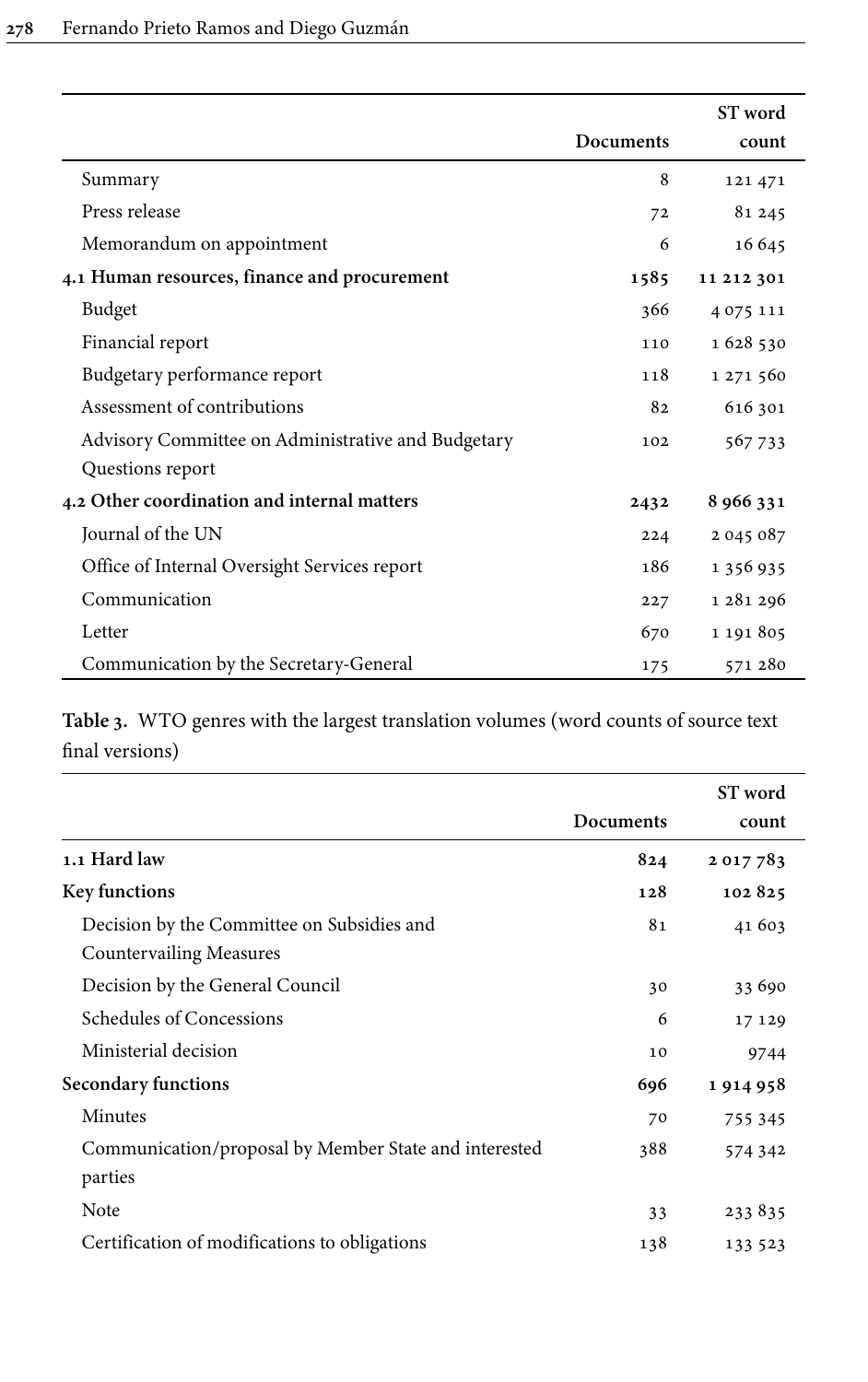|                                                                  |                         | ST word       |
|------------------------------------------------------------------|-------------------------|---------------|
|                                                                  | Documents               | count         |
| Report                                                           | 10                      | 106 405       |
| 1.2 Soft law and other policy formulation                        | 399                     | 548 445       |
| Key functions                                                    | $\overline{\mathbf{4}}$ | 29 3 20       |
| Ministerial declaration                                          | 4                       | 29 3 20       |
| Secondary functions                                              | 395                     | 519 125       |
| Statement                                                        | 220                     | 212 356       |
| Communication/proposal by Member State and interested            | 110                     | 128 750       |
| parties                                                          |                         |               |
| Minutes                                                          | 13                      | 114 357       |
| Note                                                             | 24                      | 23 228        |
| Report                                                           | 7                       | 13 23 1       |
| 2.1 Mandatory compliance monitoring                              | 9116                    | 15 673 469    |
| Key functions                                                    | 8523                    | 13 953 998    |
| Notification by Member State                                     | 7442                    | 6 001 994     |
| Report by the Secretariat (TPR)                                  | 51                      | 3 349 082     |
| Minutes (TPR)                                                    | 71                      | 2 0 2 0 6 5 5 |
| Questions and replies                                            | 500                     | 717 320       |
| Report by the Secretariat (other procedures)                     | 28                      | 677 017       |
| Secondary functions                                              | 593                     | 1719471       |
| Note                                                             | 311                     | 1 180 684     |
| Communication/proposal by Member State and interested<br>parties | 112                     | 165 144       |
| Minutes                                                          | 27                      | 137 737       |
| Report                                                           | 17                      | 117 575       |
| Procedural note                                                  | 65                      | 62 640        |
| 2.2 Pre-accession monitoring                                     | 182                     | 2496555       |
| Key functions                                                    | 153                     | 1 777 616     |
| Questions and replies                                            | 84                      | 821835        |
| Schedules of concessions                                         | 13                      | 784 463       |
| Communication                                                    | 54                      | 164 543       |
| Communication/proposal by Member State and interested            | $\mathbf{2}$            | 6775          |
| parties                                                          |                         |               |
| <b>Secondary functions</b>                                       | 29                      | 718939        |
| Report                                                           | 11                      | 638753        |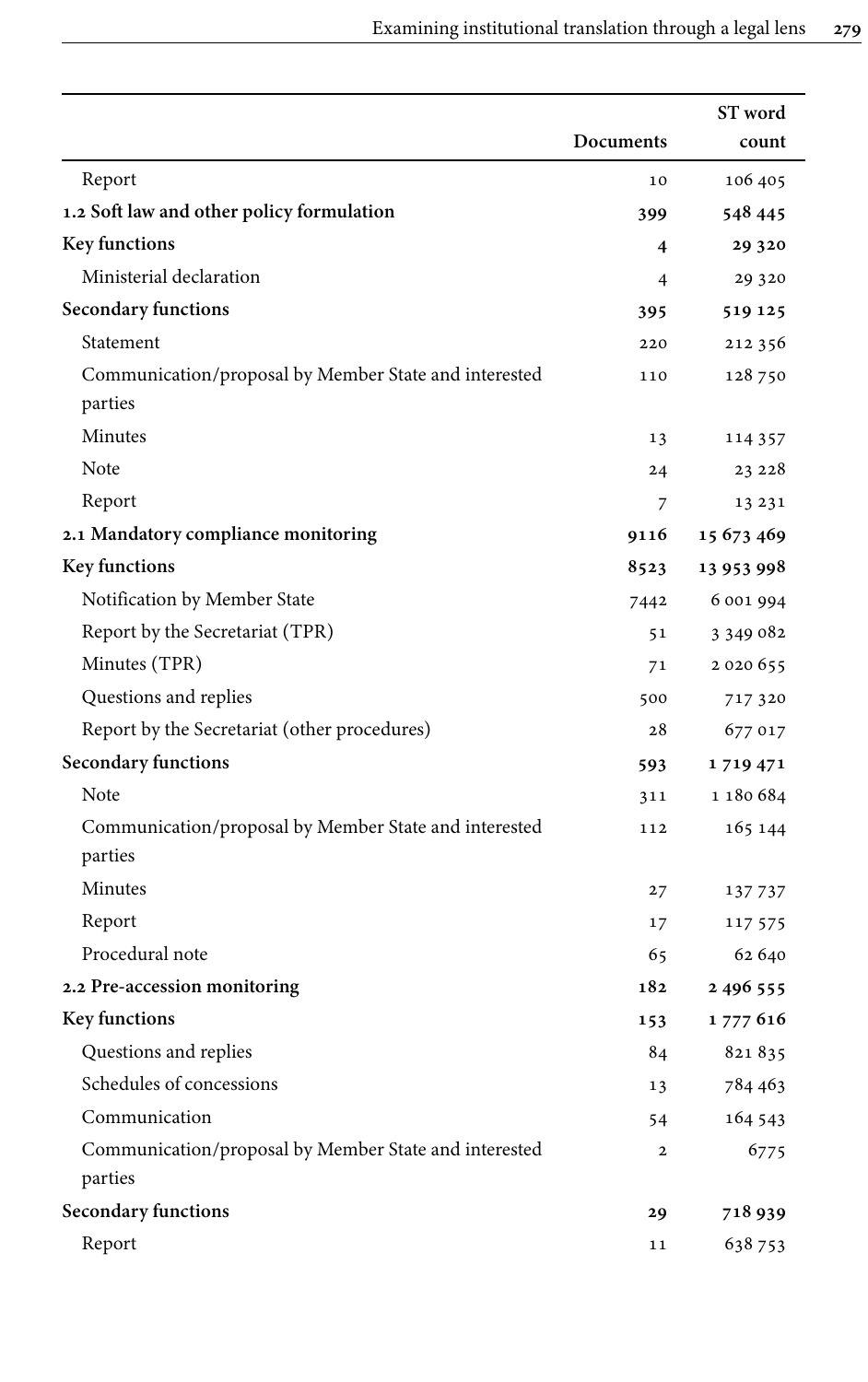|                                                                  |           | ST word       |
|------------------------------------------------------------------|-----------|---------------|
|                                                                  | Documents | count         |
| Communication                                                    | 3         | 54867         |
| Bibliography and lists                                           | 6         | 18586         |
| General statement                                                | 3         | 3414          |
| Procedural note                                                  | 4         | 1697          |
| 2.3 Other monitoring and implementation matters                  | 723       | 5 048 764     |
| Key functions                                                    | 573       | 3 941 872     |
| Minutes                                                          | 338       | 3 1 1 7 6 4 3 |
| Communication/proposal by Member State and interested<br>parties | 107       | 369 495       |
| Report by the Director-General                                   | 8         | 204 599       |
| Report by the Chairperson (committees)                           | 60        | 128 038       |
| Report                                                           | 41        | 109 627       |
| Secondary functions                                              | 150       | 1 106 892     |
| Procedural note                                                  | 13        | 474 560       |
| Report                                                           | 95        | 406 573       |
| Note                                                             | 35        | 204 544       |
| Background document                                              | 3         | 15 098        |
| Communication/proposal by Member State and interested<br>parties | 4         | 6117          |
| 3. Adjudication                                                  | 855       | 8 567 250     |
| Key functions                                                    | 737       | 7814556       |
| Panel report                                                     | 31        | 5 918 833     |
| Appellate Body report                                            | 16        | 1 163 352     |
| Arbitration decision                                             | 7         | 144 496       |
| Request for the establishment of a panel                         | 37        | 86 975        |
| Request for consultations                                        | 43        | 84 989        |
| Secondary functions                                              | 118       | 752 694       |
| Minutes                                                          | 51        | 462 247       |
| Report                                                           | 8         | 241 376       |
| Procedural note                                                  | 21        | 39 45 2       |
| Agenda                                                           | 31        | 7653          |
| Note                                                             | 5         | 1110          |
| 4.1 Human resources, finance and procurement                     | 201       | 437898        |
| Report                                                           | 26        | 188 990       |
|                                                                  |           |               |